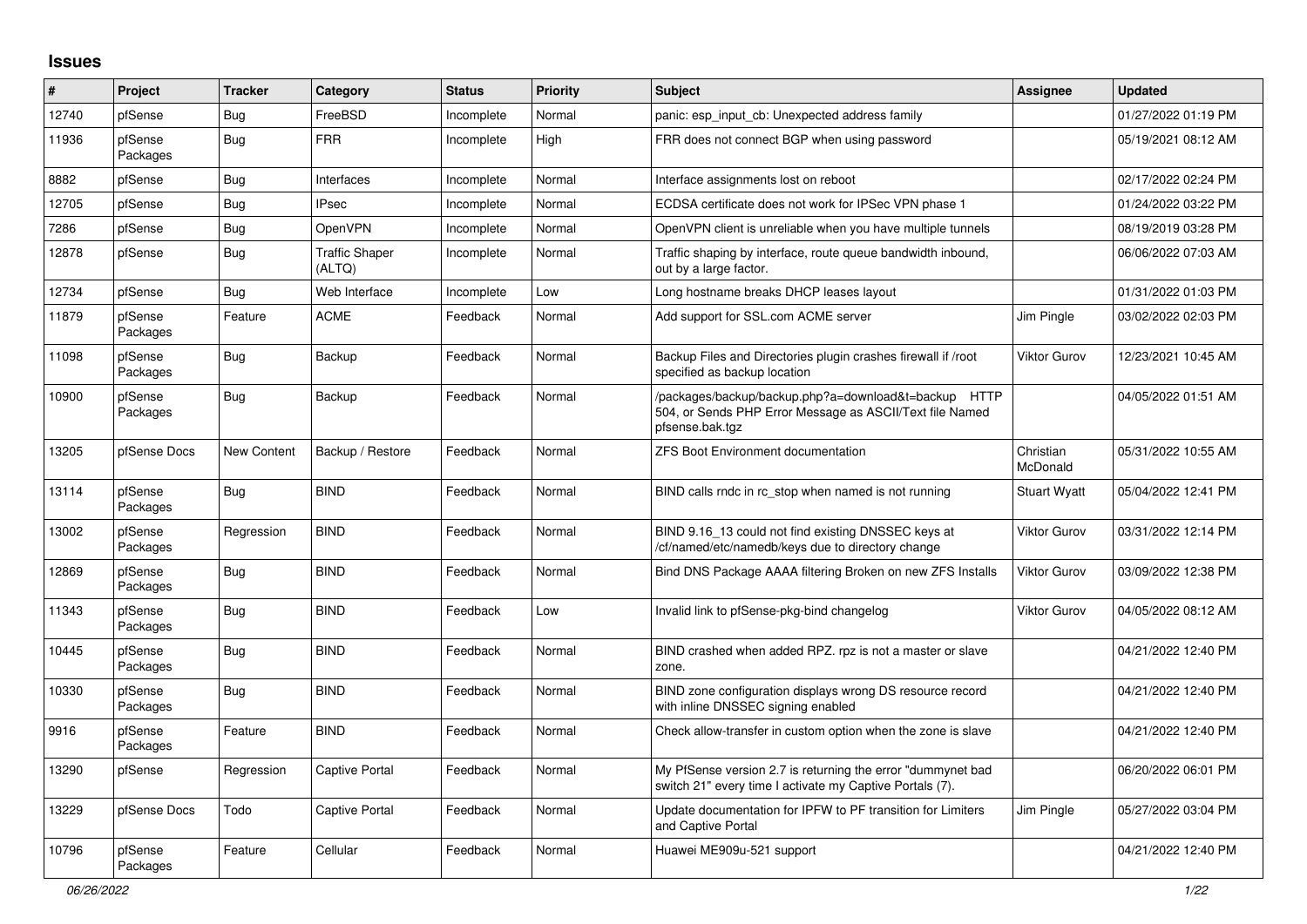| $\vert$ # | Project             | <b>Tracker</b> | Category            | <b>Status</b> | <b>Priority</b> | <b>Subject</b>                                                                                                                                                          | Assignee              | <b>Updated</b>      |
|-----------|---------------------|----------------|---------------------|---------------|-----------------|-------------------------------------------------------------------------------------------------------------------------------------------------------------------------|-----------------------|---------------------|
| 13183     | pfSense Plus        | Regression     | Dashboard           | Feedback      | High            | ZFS module is loaded on systems without ZFS                                                                                                                             | Christian<br>McDonald | 05/23/2022 10:11 AM |
| 12959     | pfSense             | Bug            | DHCP (IPv4)         | Feedback      | Normal          | dhoplease process wrongly update host file if client-hostname is<br>empty                                                                                               |                       | 03/28/2022 10:26 AM |
| 11927     | pfSense             | Feature        | DHCP (IPv4)         | Feedback      | Normal          | Allow DHCP not to serve a gateway - small fix                                                                                                                           |                       | 01/03/2022 04:17 PM |
| 8179      | pfSense             | Bug            | DHCP (IPv4)         | Feedback      | Normal          | Incorrect reverse DNS zone in DHCP server config for<br>non-octet-aligned subnet mask                                                                                   | Renato Botelho        | 02/09/2022 11:17 PM |
| 7096      | pfSense             | <b>Bug</b>     | <b>DNS Resolver</b> | Feedback      | Normal          | Unbound fails to start on boot if specific network devices are<br>configured in the "Network Interfaces"                                                                |                       | 11/22/2021 08:59 AM |
| 12877     | pfSense             | <b>Bug</b>     | <b>Dynamic DNS</b>  | Feedback      | Normal          | Cloudflare DynDNS fails to update more than two addresses                                                                                                               |                       | 05/29/2022 06:56 PM |
| 11180     | pfSense<br>Packages | Bug            | Filer               | Feedback      | Normal          | Filer run action for files on sync that wan't been modified                                                                                                             | <b>Viktor Gurov</b>   | 01/08/2021 07:27 AM |
| 10426     | pfSense<br>Packages | Bug            | Filer               | Feedback      | Normal          | Filer must validate that File name is uniq                                                                                                                              |                       | 04/20/2022 11:02 AM |
| 12742     | pfSense<br>Packages | Bug            | FreeRADIUS          | Feedback      | Normal          | freeRADIUS virtual-server-default: modules dailycounter,<br>monthlycounter, noresetcounter, expire_on_login in authorize<br>section prevent virtual server from loading |                       | 03/01/2022 12:45 PM |
| 11980     | pfSense<br>Packages | <b>Bug</b>     | FreeRADIUS          | Feedback      | Normal          | EAP does not work with SQL backend                                                                                                                                      |                       | 07/21/2021 07:24 AM |
| 11746     | pfSense<br>Packages | Bug            | FreeRADIUS          | Feedback      | Normal          | Second LDAP server configuration misses the ipaNThash<br>control attribute                                                                                              | <b>Viktor Gurov</b>   | 07/14/2021 01:44 PM |
| 11388     | pfSense<br>Packages | Bug            | FreeRADIUS          | Feedback      | Normal          | Captive Portal authentication error with MySQL backend                                                                                                                  | <b>Viktor Gurov</b>   | 02/10/2021 08:54 AM |
| 11331     | pfSense<br>Packages | Bug            | FreeRADIUS          | Feedback      | Normal          | FreeRADIUS latest package upgrade broke Plain Mac<br>Authentication                                                                                                     | <b>Viktor Gurov</b>   | 01/30/2021 10:08 AM |
| 10908     | pfSense<br>Packages | Feature        | FreeRADIUS          | Feedback      | Normal          | FreeRADIUS server certificate not using full CA chain                                                                                                                   | <b>Viktor Gurov</b>   | 04/22/2022 02:19 AM |
| 10871     | pfSense<br>Packages | Feature        | FreeRADIUS          | Feedback      | Normal          | Extra time period counters for SQL backend                                                                                                                              | <b>Viktor Gurov</b>   | 04/22/2022 02:19 AM |
| 8251      | pfSense<br>Packages | <b>Bug</b>     | FreeRADIUS          | Feedback      | Normal          | Captiveportal + FreeRadius "Last activity" resets to Session<br>start                                                                                                   |                       | 08/13/2019 11:10 AM |
| 12951     | pfSense<br>Packages | Bug            | <b>FRR</b>          | Feedback      | Normal          | FRR cannot remove IPv6 routes                                                                                                                                           |                       | 03/22/2022 09:24 PM |
| 12653     | pfSense<br>Packages | Regression     | <b>FRR</b>          | Feedback      | Normal          | RIP related startup error                                                                                                                                               | <b>Viktor Gurov</b>   | 12/30/2021 08:37 AM |
| 12167     | pfSense<br>Packages | Bug            | <b>FRR</b>          | Feedback      | Normal          | BGP TCP setkey not set if neighbor is in peer group                                                                                                                     | <b>Viktor Gurov</b>   | 09/16/2021 09:38 AM |
| 11961     | pfSense<br>Packages | <b>Bug</b>     | <b>FRR</b>          | Feedback      | Normal          | FRR OSPF add unwanted area 0 authentication to router ospf                                                                                                              | <b>Viktor Gurov</b>   | 09/16/2021 10:25 PM |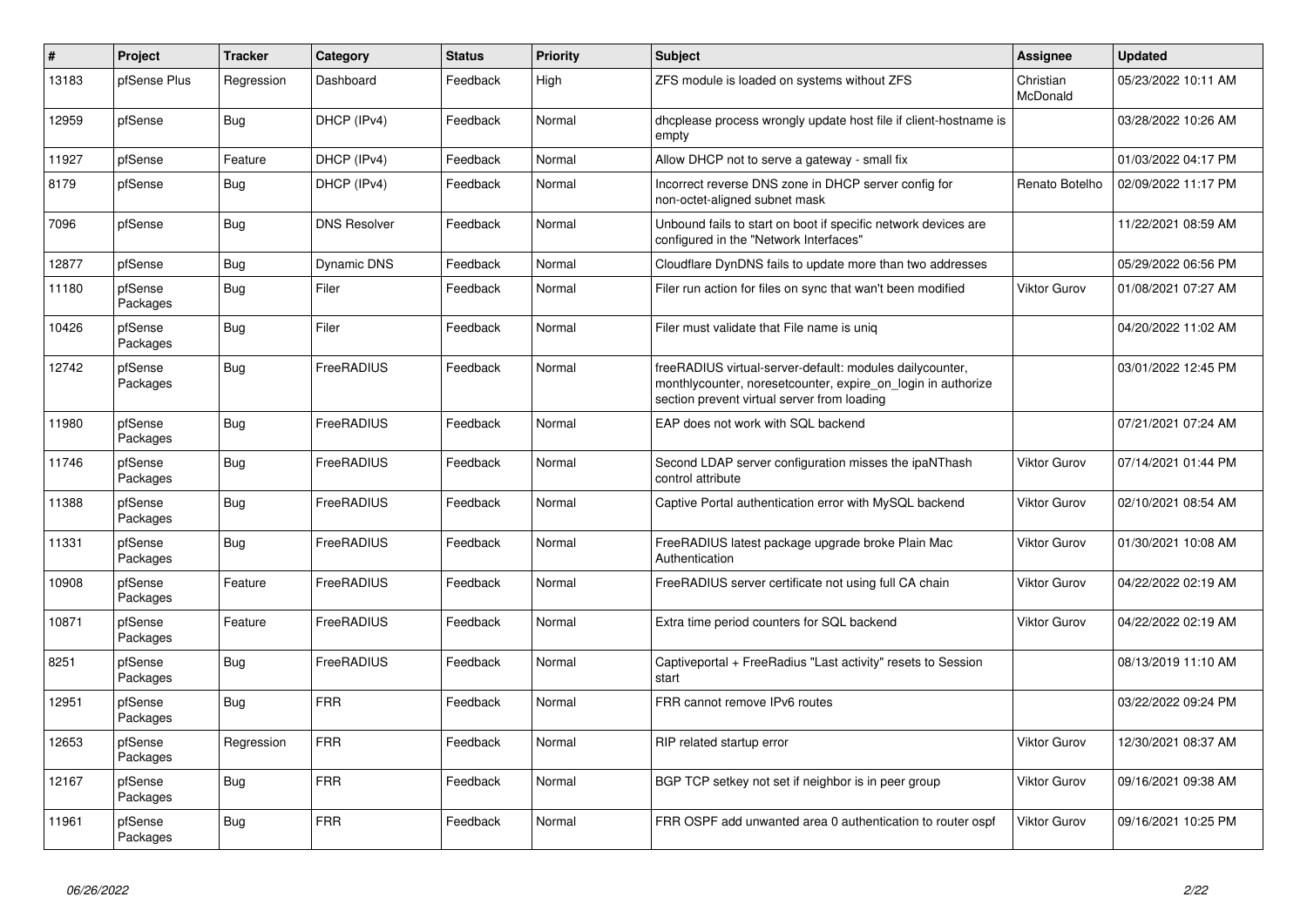| $\pmb{\#}$ | Project             | <b>Tracker</b> | Category           | <b>Status</b> | <b>Priority</b> | <b>Subject</b>                                                        | Assignee              | <b>Updated</b>      |
|------------|---------------------|----------------|--------------------|---------------|-----------------|-----------------------------------------------------------------------|-----------------------|---------------------|
| 11847      | pfSense<br>Packages | Bug            | <b>FRR</b>         | Feedback      | Normal          | Filters not applied to PEER Groups                                    | Viktor Gurov          | 07/30/2021 07:45 PM |
| 11693      | pfSense<br>Packages | Bug            | <b>FRR</b>         | Feedback      | Normal          | IPv6 static routing fails                                             | Viktor Gurov          | 04/26/2022 08:50 AM |
| 11681      | pfSense<br>Packages | <b>Bug</b>     | <b>FRR</b>         | Feedback      | Normal          | FRR generates invalid BFD configuration after removing<br>interfaces  | Viktor Gurov          | 07/14/2021 04:40 PM |
| 11477      | pfSense<br>Packages | <b>Bug</b>     | <b>FRR</b>         | Feedback      | Normal          | FRR does not recognize some BFD options                               | Viktor Gurov          | 02/26/2021 10:52 PM |
| 11404      | pfSense<br>Packages | <b>Bug</b>     | <b>FRR</b>         | Feedback      | Normal          | Incorrect prefix/access lists migration on update                     | Viktor Gurov          | 02/18/2021 09:49 AM |
| 11345      | pfSense<br>Packages | <b>Bug</b>     | <b>FRR</b>         | Feedback      | Normal          | FRR-OSPF - No "prefix-list" possible                                  | Jim Pingle            | 02/04/2021 11:03 PM |
| 11301      | pfSense<br>Packages | Feature        | <b>FRR</b>         | Feedback      | Normal          | Switch FRR to use default rc file as a service control base           | Jim Pingle            | 01/28/2021 09:35 AM |
| 11130      | pfSense<br>Packages | Feature        | <b>FRR</b>         | Feedback      | Normal          | FRR RIP support                                                       | Jim Pingle            | 12/31/2021 04:19 PM |
| 10789      | pfSense<br>Packages | Feature        | <b>FRR</b>         | Feedback      | Normal          | FRR integrated configuration and hitless reloads                      | Jim Pingle            | 01/20/2021 11:16 PM |
| 6651       | pfSense<br>Packages | Feature        | <b>FRR</b>         | Feedback      | Normal          | Loopback interfaces                                                   | Christian<br>McDonald | 12/25/2021 02:42 PM |
| 11960      | pfSense             | <b>Bug</b>     | Gateway Monitoring | Feedback      | Normal          | Gateway Monitoring Traffic Goes Out Default Gateway                   |                       | 12/20/2021 05:43 AM |
| 13098      | pfSense<br>Packages | <b>Bug</b>     | haproxy            | Feedback      | Low             | HAProxy Virtual IP broken link under Frontend setup                   |                       | 04/27/2022 08:35 AM |
| 13022      | pfSense<br>Packages | Bug            | haproxy            | Feedback      | Normal          | HAProxy - Sub Frontends ignore Client verification CA<br>certificates |                       | 04/06/2022 12:55 PM |
| 12354      | pfSense<br>Packages | Todo           | haproxy            | Feedback      | High            | Update haproxy-devel to mitigate CVE-2021-40346                       | Viktor Gurov          | 05/12/2022 08:50 AM |
| 11937      | pfSense<br>Packages | Bug            | haproxy            | Feedback      | Normal          | HAproxy "Use Client-IP" option breaks Captive Portal                  | <b>Viktor Gurov</b>   | 06/22/2021 08:48 AM |
| 11756      | pfSense<br>Packages | <b>Bug</b>     | haproxy            | Feedback      | Normal          | HaProxy does not transfer backend states during reload                | Viktor Gurov          | 07/14/2021 01:21 PM |
| 11491      | pfSense<br>Packages | Bug            | haproxy            | Feedback      | Normal          | haproxy-devel v0.62_2 - startup error 'httpchk'                       | Viktor Gurov          | 06/22/2021 08:46 AM |
| 11135      | pfSense<br>Packages | Bug            | haproxy            | Feedback      | High            | HAproxy OCSP reponse crontab bug                                      | Viktor Gurov          | 09/10/2021 11:51 AM |
| 10936      | pfSense<br>Packages | Bug            | haproxy            | Feedback      | Normal          | both haproxy/haproxy-devel non-existent option Ib-agent-chk           |                       | 04/21/2022 12:40 PM |
| 10779      | pfSense<br>Packages | Feature        | haproxy            | Feedback      | Normal          | HAProxy SSL/TLS Compatibility Mode                                    | Viktor Gurov          | 04/22/2022 02:20 AM |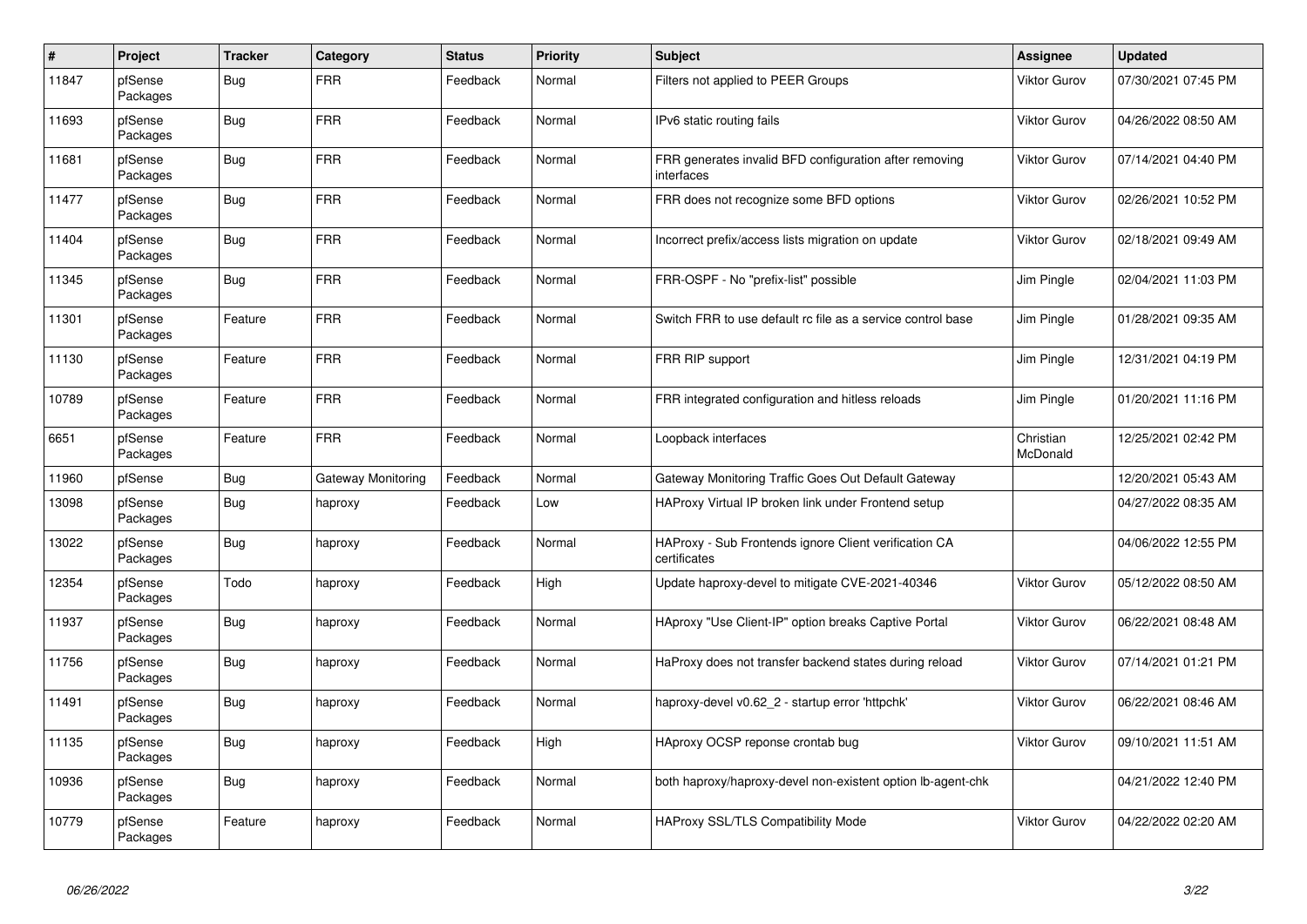| $\sharp$ | Project             | <b>Tracker</b> | Category              | <b>Status</b> | <b>Priority</b> | <b>Subject</b>                                                                                    | <b>Assignee</b>     | <b>Updated</b>      |
|----------|---------------------|----------------|-----------------------|---------------|-----------------|---------------------------------------------------------------------------------------------------|---------------------|---------------------|
| 10739    | pfSense<br>Packages | Feature        | haproxy               | Feedback      | Normal          | Update HAproxy-devel package to 2.2 and HAproxy to 2.0                                            | Viktor Gurov        | 10/03/2021 03:53 PM |
| 9335     | pfSense<br>Packages | Bug            | haproxy               | Feedback      | Normal          | Stored XSS in HAProxy / haproxy listeners edit.php                                                | Jim Pingle          | 02/18/2019 09:35 AM |
| 7039     | pfSense<br>Packages | <b>Bug</b>     | haproxy               | Feedback      | Normal          | HAProxy backend configuration does not handle intermediate<br>CAs properly                        |                     | 04/21/2022 12:40 PM |
| 10621    | pfSense             | Feature        | Hardware / Drivers    | Feedback      | Normal          | Update system.inc/system_identify_specific_platform() update<br>to accommodate AWS, Azure and GCP |                     | 06/02/2020 03:16 PM |
| 10577    | pfSense             | Bug            | Hardware / Drivers    | Feedback      | Normal          | intel x553 (c3000 chipset) loading x520 driver                                                    |                     | 05/28/2020 03:59 AM |
| 12926    | pfSense             | Bug            | Interfaces            | Feedback      | Normal          | Changing LAGG type on CARP interfaces makes VIPs go to an<br>"init" State                         |                     | 03/10/2022 10:52 AM |
| 11545    | pfSense             | Regression     | Interfaces            | Feedback      | Normal          | Primary interface address is not always used when VIPs are<br>present                             | Reid Linnemann      | 06/24/2022 10:25 AM |
| 9123     | pfSense             | Bug            | Interfaces            | Feedback      | Very High       | Adding/configuring vlan on ixl-devices causes ag add macvlan<br>err $-53$ , ag error 14           | Luiz Souza          | 05/16/2022 07:57 AM |
| 11539    | pfSense             | <b>Bug</b>     | <b>IPsec</b>          | Feedback      | Normal          | Mobile IPsec "split_include" value of 0.0.0.0/0 causes some<br>clients to fail                    | Jim Pingle          | 05/23/2022 12:33 AM |
| 6668     | pfSense             | Bug            | <b>IPsec</b>          | Feedback      | Normal          | IPSec tunnel + L2TP/IPSec VPN - wrong PSK chosen by<br>pfSense                                    |                     | 09/21/2019 02:07 AM |
| 8315     | pfSense<br>Packages | Bug            | Mail report           | Feedback      | Normal          | Mail Report mail_report_send() behavior different than<br>notify via smtp()                       | Jim Pingle          | 09/24/2019 10:12 AM |
| 12853    | pfSense             | <b>Bug</b>     | <b>NAT Reflection</b> | Feedback      | High            | Network Address Translation - Pure NAT pfsense freeze after<br>reboot                             |                     | 02/22/2022 08:40 AM |
| 12206    | pfSense<br>Packages | Bug            | <b>NET-SNMP</b>       | Feedback      | Normal          | Certificate Manager page doesn't show Net-SNMP used<br>certificates                               | Viktor Gurov        | 12/30/2021 09:40 AM |
| 12073    | pfSense<br>Packages | Bug            | <b>NET-SNMP</b>       | Feedback      | Normal          | netsnmptrapd.conf syntax is wrong                                                                 |                     | 04/21/2022 12:40 PM |
| 11204    | pfSense<br>Packages | <b>Bug</b>     | NET-SNMP              | Feedback      | Normal          | Fix net-snmp logging to syslog                                                                    | Jim Pingle          | 03/19/2021 05:10 AM |
| 10990    | pfSense<br>Packages | Bug            | NET-SNMP              | Feedback      | Normal          | net-snmp IPv6 listen address needs to be wrapped in square<br>brackets                            |                     | 03/19/2021 05:09 AM |
| 12963    | pfSense<br>Packages | Feature        | Nmap                  | Feedback      | Normal          | Run nmap scans in the background                                                                  | Jim Pingle          | 06/06/2022 06:55 PM |
| 11515    | pfSense<br>Packages | <b>Bug</b>     | node_exporter         | Feedback      | Normal          | node exporter 0.18.1 1 - Unable to interact or start the service<br>from web ui                   | <b>Viktor Gurov</b> | 07/14/2021 12:37 PM |
| 11530    | pfSense<br>Packages | Bug            | ntop                  | Feedback      | Low             | ntopng 4.2 needs to be updated to 4.3, Bug when accessing a<br>host for details                   |                     | 03/05/2022 08:35 PM |
| 11274    | pfSense<br>Packages | Bug            | ntop                  | Feedback      | Normal          | ntopng https web server does not present full certificate chain                                   | Viktor Gurov        | 01/28/2021 09:51 AM |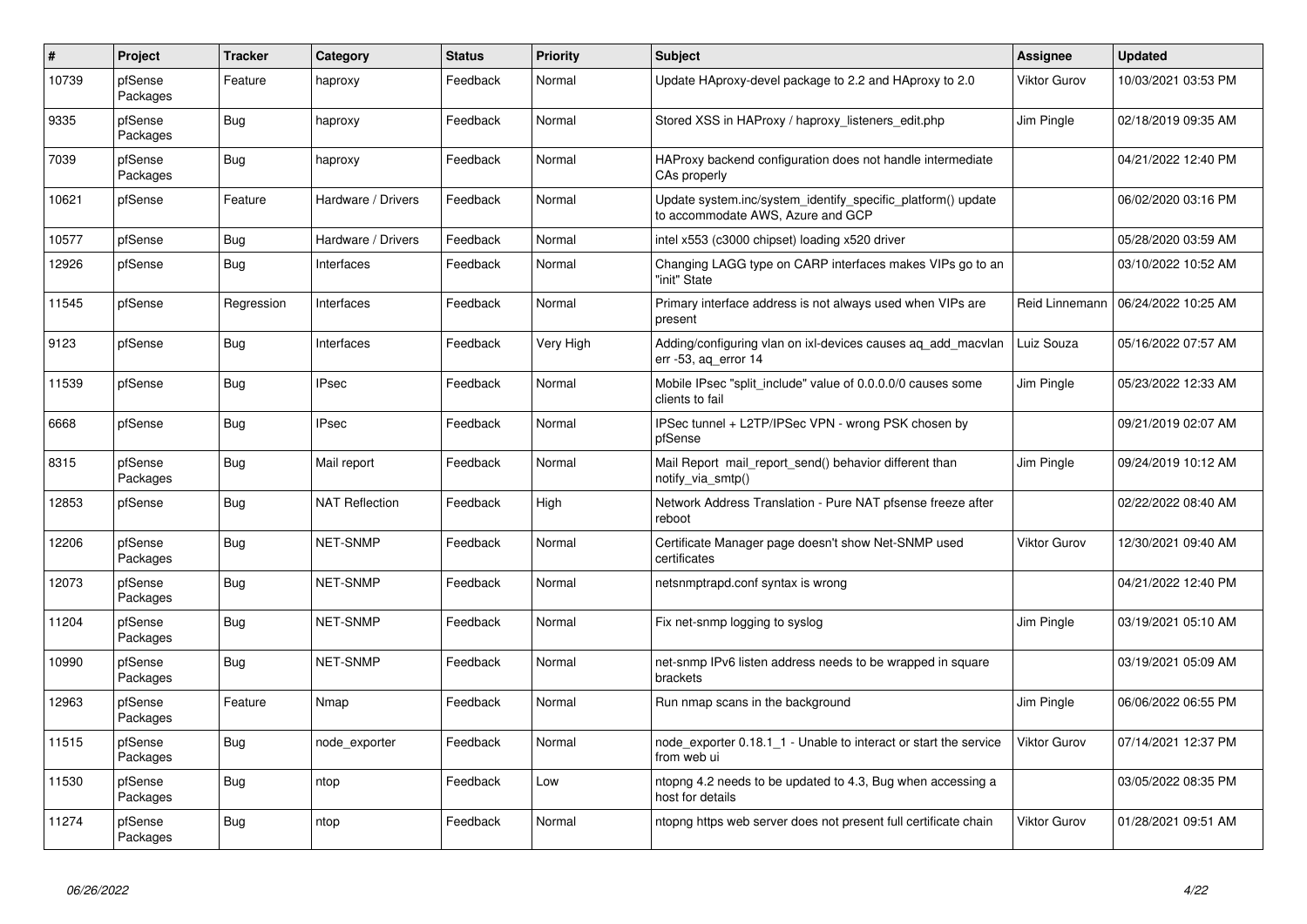| $\sharp$ | Project             | <b>Tracker</b>     | Category                 | <b>Status</b> | <b>Priority</b> | Subject                                                                                               | <b>Assignee</b>     | <b>Updated</b>      |
|----------|---------------------|--------------------|--------------------------|---------------|-----------------|-------------------------------------------------------------------------------------------------------|---------------------|---------------------|
| 11185    | pfSense<br>Packages | <b>Bug</b>         | ntop                     | Feedback      | Normal          | Redis service stopping before NtopNg                                                                  |                     | 04/21/2022 12:40 PM |
| 13233    | pfSense Plus        | Bug                | OpenVPN                  | Feedback      | Normal          | OpenVPN DCO connection fails with Auth Digest Algorithm set<br>to SHA512                              |                     | 05/31/2022 03:39 PM |
| 13211    | pfSense Docs        | <b>New Content</b> | OpenVPN                  | Feedback      | Normal          | OpenVPN DCO Documentation                                                                             | Jim Pingle          | 06/15/2022 10:42 AM |
| 13189    | pfSense Plus        | Todo               | OpenVPN                  | Feedback      | Normal          | Input validation should reject the combination of DCO and P2P<br>mode                                 | Jim Pingle          | 05/26/2022 10:50 AM |
| 12980    | pfSense Docs        | Todo               | OpenVPN                  | Feedback      | Normal          | Add warnings against OpenVPN Shared Key mode                                                          | Jim Pingle          | 03/24/2022 02:11 PM |
| 12215    | pfSense             | Regression         | OpenVPN                  | Feedback      | Normal          | OpenVPN does not resync when running on a gateway group                                               |                     | 12/22/2021 05:49 AM |
| 12475    | pfSense<br>Packages | <b>Bug</b>         | OpenVPN Client<br>Export | Feedback      | Normal          | OpenVPN Client Export does not show certificate without<br>private key                                | Jim Pingle          | 02/17/2022 08:24 AM |
| 12547    | pfSense             | <b>Bug</b>         | <b>Operating System</b>  | Feedback      | Normal          | unsheduled system reboot/crash                                                                        | Mateusz Guzik       | 12/01/2021 01:20 PM |
| 12882    | pfSense<br>Packages | Feature            | pfBlockerNG              | Feedback      | Normal          | Add the option to specify CURLOPT_INTERFACE in<br>pfBlockerNG IPv4/IPv6 lists                         |                     | 03/24/2022 11:16 AM |
| 12706    | pfSense<br>Packages | <b>Bug</b>         | pfBlockerNG              | Feedback      | Normal          | pfBlockerNG and unbound does not work after switching /var to<br>RAM disk                             | Viktor Gurov        | 03/24/2022 10:47 AM |
| 12423    | pfSense<br>Packages | <b>Bug</b>         | pfBlockerNG              | Feedback      | Normal          | Dashboard shows "SQLite database missing, Force Reload<br>DNSBL to recover!"                          |                     | 12/31/2021 01:06 PM |
| 12414    | pfSense<br>Packages | <b>Bug</b>         | pfBlockerNG              | Feedback      | Normal          | DNSBL SafeSearch page displays input validation error if DoH /<br>DoT blocking is not enabled         |                     | 12/30/2021 02:49 PM |
| 12351    | pfSense<br>Packages | Todo               | pfBlockerNG              | Feedback      | Normal          | Remove non-functional feeds                                                                           | Viktor Gurov        | 02/04/2022 02:29 PM |
| 12330    | pfSense<br>Packages | <b>Bug</b>         | pfBlockerNG              | Feedback      | Normal          | pfBlockerNG devel creating invalid NAT rules on boot                                                  |                     | 04/21/2022 12:40 PM |
| 11295    | pfSense<br>Packages | Feature            | pfBlockerNG              | Feedback      | Normal          | DNSBL IDN support                                                                                     | Viktor Gurov        | 09/10/2021 11:33 AM |
| 11155    | pfSense<br>Packages | Feature            | pfBlockerNG              | Feedback      | Normal          | SafeSearch AAAA                                                                                       | Viktor Gurov        | 02/05/2021 04:54 AM |
| 12907    | pfSense<br>Packages | <b>Bug</b>         | PIMD                     | Feedback      | Normal          | PIMD: Nonexistent interfaces should be hidden/disabled in<br>pimd.conf before bringing up the service |                     | 03/07/2022 03:51 PM |
| 10692    | pfSense<br>Packages | <b>Bug</b>         | PIMD                     | Feedback      | Normal          | PIMD starts twice at boot                                                                             |                     | 04/21/2022 12:40 PM |
| 13223    | pfSense Docs        | New Content        | Routing / Gateways       | Feedback      | Normal          | Document new gateway state killing behavior                                                           | Jim Pingle          | 05/27/2022 01:59 PM |
| 12865    | pfSense<br>Packages | Todo               | <b>RRD Summary</b>       | Feedback      | Normal          | RRD Summary improvements                                                                              | <b>Viktor Gurov</b> | 03/04/2022 12:20 PM |
| 8576     | pfSense             | <b>Bug</b>         | Rules / NAT              | Feedback      | Low             | pfSense stops passing traffic after some time when using<br>Outbound NAT pool w/ Sticky Address       |                     | 10/28/2021 01:47 PM |
| 13096    | pfSense<br>Packages | Feature            | Snort                    | Feedback      | Normal          | Improve robustness of Snort Rules Update Log size limitation<br>logic                                 | <b>Bill Meeks</b>   | 04/25/2022 12:22 PM |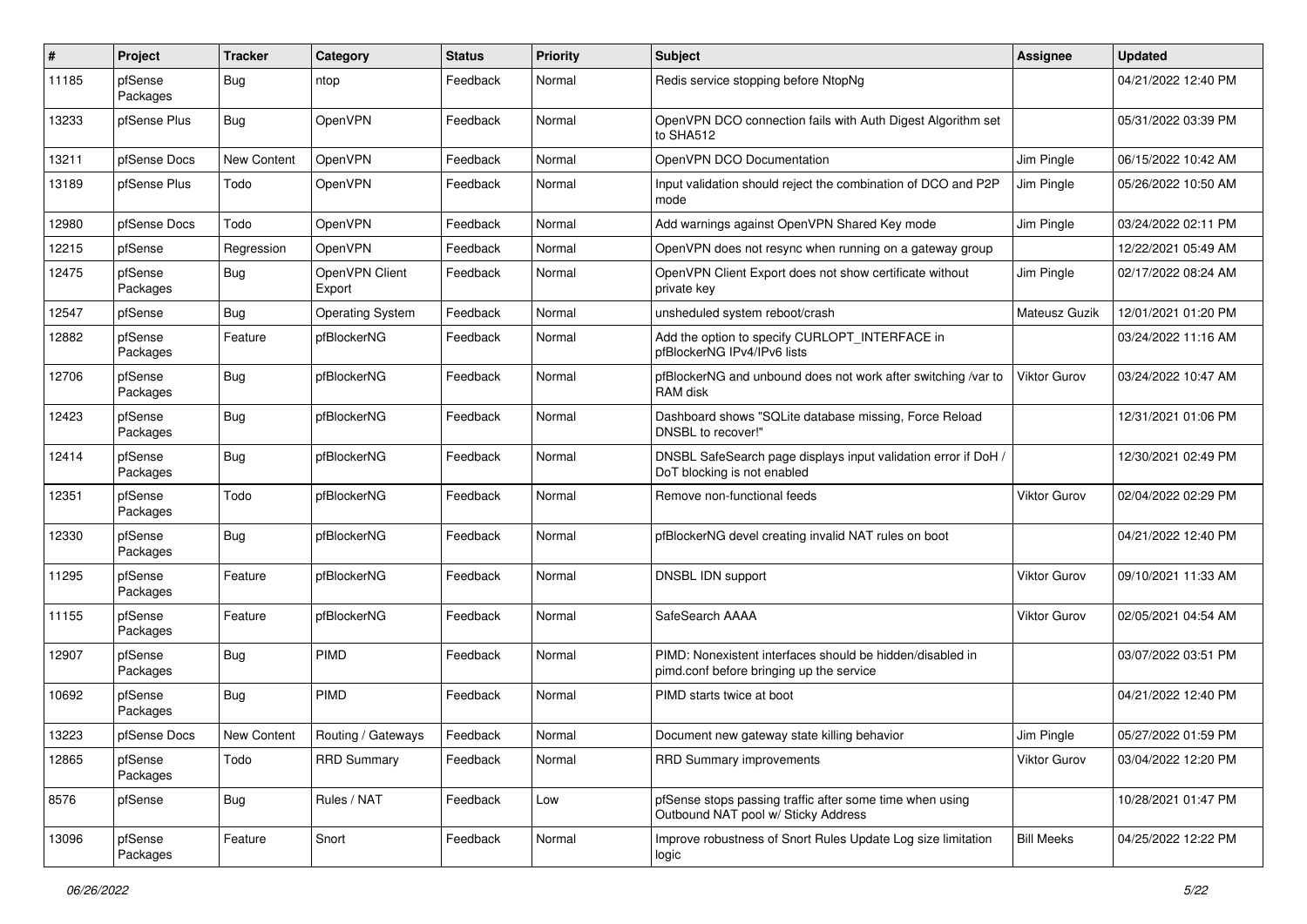| $\vert$ # | Project             | <b>Tracker</b> | Category   | <b>Status</b> | <b>Priority</b> | <b>Subject</b>                                                                                                                          | <b>Assignee</b>     | Updated             |
|-----------|---------------------|----------------|------------|---------------|-----------------|-----------------------------------------------------------------------------------------------------------------------------------------|---------------------|---------------------|
| 13095     | pfSense<br>Packages | <b>Bug</b>     | Snort      | Feedback      | Normal          | Snort VRT change in Shared Object Rules path name results in<br>failure to extract and update Snort Shared Object Rules when<br>enabled | <b>Bill Meeks</b>   | 04/25/2022 12:22 PM |
| 12683     | pfSense<br>Packages | Bug            | Snort      | Feedback      | Normal          | snort get vpns list() does not include OpenVPN CSO                                                                                      | Viktor Gurov        | 02/15/2022 10:47 AM |
| 12264     | pfSense<br>Packages | Bug            | Squid      | Feedback      | Low             | Stray <table> line in squid monitor.php</table>                                                                                         | Viktor Gurov        | 12/23/2021 10:53 AM |
| 10608     | pfSense<br>Packages | <b>Bug</b>     | Squid      | Feedback      | Normal          | Update squid port to 4.11-p2                                                                                                            |                     | 03/02/2021 04:00 AM |
| 10572     | pfSense<br>Packages | <b>Bug</b>     | Squid      | Feedback      | Normal          | STARTTLS option is ignored                                                                                                              | <b>Viktor Gurov</b> | 04/22/2022 02:20 AM |
| 10541     | pfSense<br>Packages | Feature        | Squid      | Feedback      | Normal          | Squid failover and load balancing                                                                                                       | Viktor Gurov        | 01/14/2021 07:34 AM |
| 10450     | pfSense<br>Packages | <b>Bug</b>     | Squid      | Feedback      | Normal          | Squid reverse proxy switching peers                                                                                                     | Viktor Gurov        | 04/22/2022 02:21 AM |
| 9982      | pfSense<br>Packages | Feature        | Squid      | Feedback      | Normal          | basic Idap auth TLS connection                                                                                                          | <b>Viktor Gurov</b> | 04/22/2022 02:21 AM |
| 9762      | pfSense<br>Packages | Feature        | Squid      | Feedback      | Normal          | Squid Reverse Proxy Change redir domain(s) to use regex                                                                                 |                     | 04/21/2022 12:40 PM |
| 9721      | pfSense<br>Packages | Feature        | Squid      | Feedback      | Normal          | add squidclient -h 127.0.0.1 mgr:info output to Diagnostics /<br>Squid and status.php                                                   | Viktor Gurov        | 04/22/2022 02:21 AM |
| 9700      | pfSense<br>Packages | Feature        | Squid      | Feedback      | Normal          | Secure Squid HTTPS Proxy                                                                                                                |                     | 01/25/2022 06:39 PM |
| 7797      | pfSense<br>Packages | <b>Bug</b>     | Squid      | Feedback      | Normal          | Squid Reverse Proxy alternating between destinations                                                                                    |                     | 04/21/2022 12:40 PM |
| 11738     | pfSense<br>Packages | Regression     | squidguard | Feedback      | Normal          | SquidGuard 1.16.18 17 Not Filtering Blacklist No-Transparent<br>Mode                                                                    | Viktor Gurov        | 12/21/2021 05:48 AM |
| 11434     | pfSense<br>Packages | <b>Bug</b>     | squidguard | Feedback      | Normal          | SquidGuard over 1.16.18_11                                                                                                              |                     | 04/21/2022 12:40 PM |
| 11248     | pfSense<br>Packages | Feature        | squidguard | Feedback      | Normal          | SafeSearch update                                                                                                                       | <b>Viktor Gurov</b> | 01/28/2021 10:01 AM |
| 4088      | pfSense<br>Packages | <b>Bug</b>     | squidguard | Feedback      | Normal          | Buggy squidgurd config file is created                                                                                                  | <b>Viktor Gurov</b> | 01/28/2021 10:01 AM |
| 13261     | pfSense<br>Packages | Bug            | sudo       | Feedback      | Normal          | Input validation rejects empty "sudo" command list, but GUI<br>text says it can be empty                                                |                     | 06/24/2022 02:50 PM |
| 12643     | pfSense<br>Packages | Regression     | Suricata   | Feedback      | Normal          | Rule categories are cleared after clicking the save button on the<br>Global Settings page                                               |                     | 12/30/2021 03:44 AM |
| 12506     | pfSense<br>Packages | <b>Bug</b>     | Suricata   | Feedback      | Normal          | Only selected instance is restarted on suppress list change                                                                             | Viktor Gurov        | 12/01/2021 04:43 AM |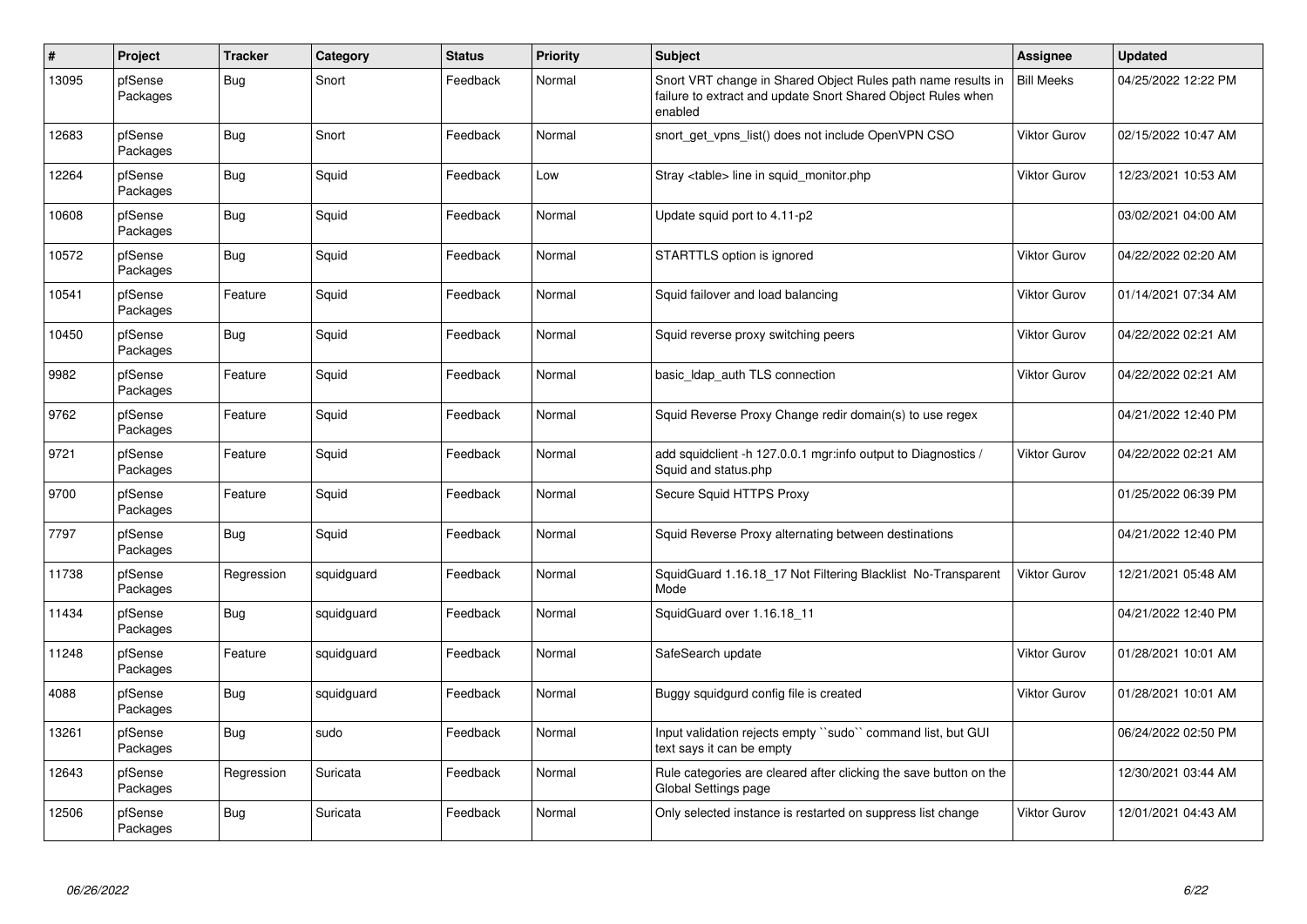| $\pmb{\#}$ | Project             | <b>Tracker</b> | Category                            | <b>Status</b> | <b>Priority</b> | Subject                                                                               | Assignee              | <b>Updated</b>      |
|------------|---------------------|----------------|-------------------------------------|---------------|-----------------|---------------------------------------------------------------------------------------|-----------------------|---------------------|
| 12322      | pfSense<br>Packages | <b>Bug</b>     | Suricata                            | Feedback      | Normal          | Suricata creates invalid HOME NET entries                                             | Viktor Gurov          | 09/10/2021 11:42 AM |
| 12292      | pfSense<br>Packages | Feature        | Suricata                            | Feedback      | Normal          | GeoIP look on the Alerts, Blocked and Files pages                                     | Viktor Gurov          | 08/23/2021 08:16 AM |
| 11210      | pfSense<br>Packages | Feature        | Suricata                            | Feedback      | Normal          | 3rd party rulesets                                                                    | Viktor Gurov          | 11/24/2021 04:21 AM |
| 10872      | pfSense<br>Packages | Feature        | Suricata                            | Feedback      | Normal          | Add adjustable notification for Severity Alert                                        | Viktor Gurov          | 08/20/2021 07:52 AM |
| 9852       | pfSense<br>Packages | Feature        | Suricata                            | Feedback      | Normal          | show File-Store directory listing                                                     | Viktor Gurov          | 08/20/2021 07:52 AM |
| 6964       | pfSense<br>Packages | Bug            | Suricata                            | Feedback      | Normal          | Host OS Policy Assignment broken when using "Import" or<br>"Aliases" buttons          | Viktor Gurov          | 08/20/2021 07:52 AM |
| 12160      | pfSense<br>Packages | Regression     | syslog-ng                           | Feedback      | High            | An invalid configuration is generated when choosing TLS as the<br>default protocol    | Jim Pingle            | 07/23/2021 03:27 PM |
| 12114      | pfSense<br>Packages | <b>Bug</b>     | syslog-ng                           | Feedback      | Normal          | syslog-ng only binds to the last specified interface                                  |                       | 04/21/2022 12:40 PM |
| 10393      | pfSense<br>Packages | <b>Bug</b>     | syslog-ng                           | Feedback      | Normal          | Syslog-ng TLS support is broken                                                       |                       | 04/21/2022 12:40 PM |
| 10959      | pfSense             | <b>Bug</b>     | <b>Traffic Graphs</b>               | Feedback      | Low             | Traffic graph stopped on interface used via netmap                                    |                       | 02/22/2021 02:57 AM |
| 11174      | pfSense             | <b>Bug</b>     | <b>Traffic Shaper</b><br>(ALTQ)     | Feedback      | Normal          | Incorrect traffic shaping on pppoe interface                                          |                       | 12/21/2020 11:21 PM |
| 12829      | pfSense             | <b>Bug</b>     | <b>Traffic Shaper</b><br>(Limiters) | Feedback      | Normal          | Dummynet kernel module fails to load after upgrade.                                   |                       | 03/17/2022 09:26 AM |
| 11192      | pfSense             | Bug            | <b>Traffic Shaper</b><br>(Limiters) | Feedback      | Normal          | Using Limiters causes out of order packets within one TCP or<br><b>UDP flow</b>       |                       | 01/06/2021 12:09 AM |
| 9024       | pfSense             | <b>Bug</b>     | <b>Traffic Shaper</b><br>(Limiters) | Feedback      | Normal          | Ping packet loss under load when using limiters                                       |                       | 05/12/2022 11:55 AM |
| 12055      | pfSense             | Feature        | Virtual IP Addresses                | Feedback      | Normal          | Option to disable XMLRPC Sync for Loopback Virtual IPs                                |                       | 06/18/2021 09:05 AM |
| 12543      | pfSense             | <b>Bug</b>     | Web Interface                       | Feedback      | Normal          | Deleteing a Outbound NAT rule gave me an empty rule and<br>displayed php error in UI. |                       | 02/14/2022 04:36 AM |
| 13115      | pfSense<br>Packages | <b>Bug</b>     | WireGuard                           | Feedback      | Normal          | WireGuard panic due to KBI changes in "'udp_tun_func_t()'"                            | Christian<br>McDonald | 05/15/2022 10:47 AM |
| 12258      | pfSense<br>Packages | <b>Bug</b>     | WireGuard                           | Feedback      | Normal          | Copy key buttons only work in HTTPS mode                                              |                       | 02/03/2022 04:57 AM |
| 13034      | pfSense<br>Packages | Bug            | Zabbix                              | Feedback      | Normal          | Zabbix6 Agent and Proxy fail to set the PSK from the web GUI<br>in its conf files     | <b>Viktor Gurov</b>   | 04/06/2022 11:59 AM |
| 12278      | pfSense<br>Packages | Regression     | Zabbix                              | Feedback      | Normal          | Invalid plugin_certificates() function name                                           | <b>Viktor Gurov</b>   | 08/19/2021 05:52 AM |
| 12036      | pfSense<br>Packages | <b>Bug</b>     | Zabbix                              | Feedback      | Normal          | Certificate Manager page do not show Zabbix used certificates                         | Viktor Gurov          | 07/15/2021 11:46 AM |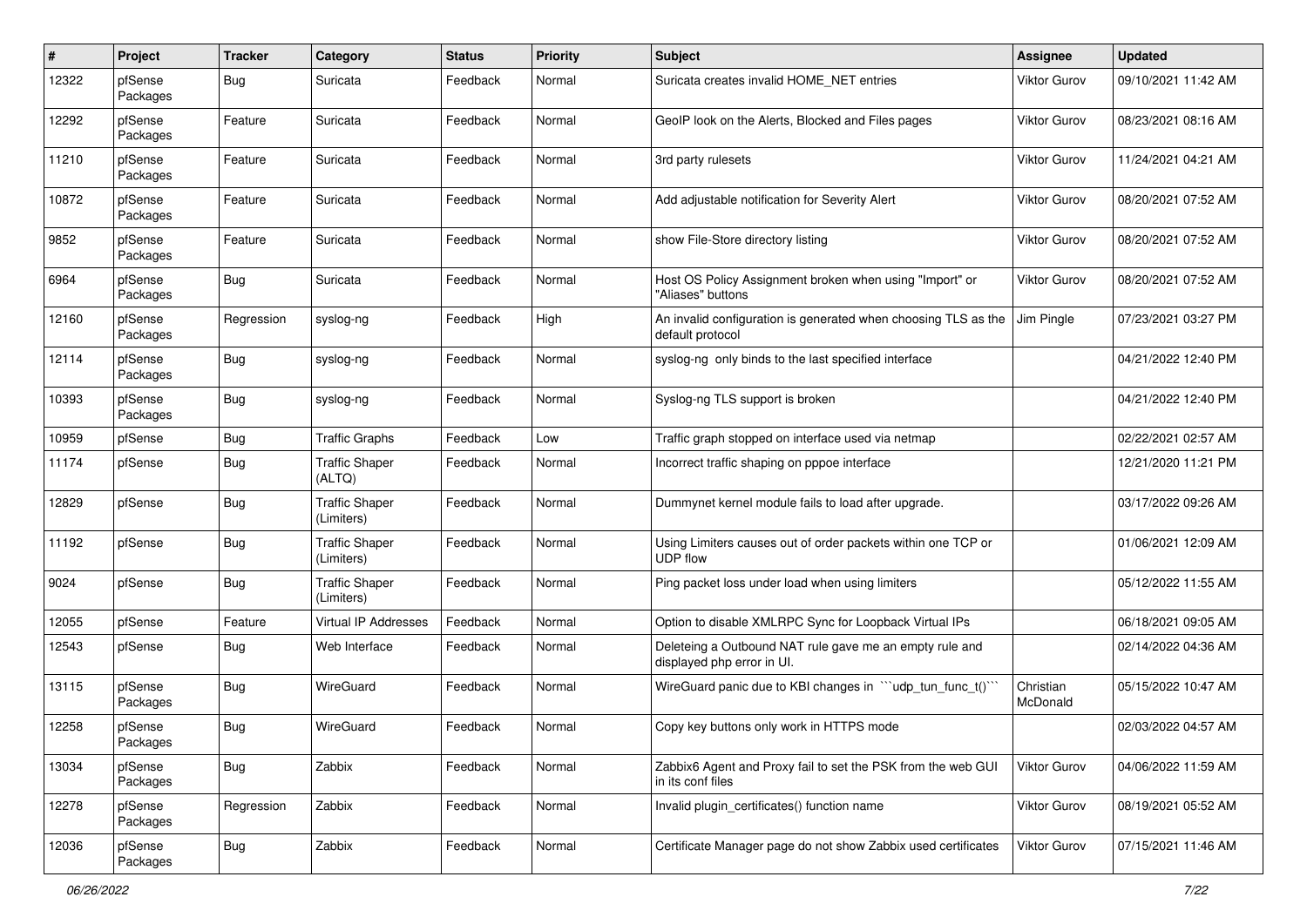| #     | Project             | <b>Tracker</b> | Category                  | <b>Status</b>                 | <b>Priority</b> | <b>Subject</b>                                                                  | <b>Assignee</b>                | <b>Updated</b>      |
|-------|---------------------|----------------|---------------------------|-------------------------------|-----------------|---------------------------------------------------------------------------------|--------------------------------|---------------------|
| 13268 | pfSense             | Todo           | Console Menu              | Ready To<br>Test              | Normal          | columns don't align nicely in console with medium-long interface<br>names       |                                | 06/12/2022 10:32 PM |
| 11163 | pfSense<br>Packages | Feature        | <b>ACME</b>               | <b>Pull Request</b><br>Review | Normal          | Preferred Chain option                                                          |                                | 10/18/2021 09:10 AM |
| 13245 | pfSense             | Feature        | Aliases / Tables          | <b>Pull Request</b><br>Review | Normal          | Type column on Alias lists                                                      | Jim Pingle                     | 06/06/2022 07:09 AM |
| 12225 | pfSense             | <b>Bug</b>     | Authentication            | <b>Pull Request</b><br>Review | Normal          | Group membership field is not needed for remote groups                          | <b>Viktor Gurov</b>            | 05/17/2022 02:21 PM |
| 13272 | pfSense             | <b>Bug</b>     | <b>Captive Portal</b>     | <b>Pull Request</b><br>Review | Very Low        | Voucher CSV output has leading space before voucher code                        | Jim Pingle                     | 06/13/2022 10:27 AM |
| 13063 | pfSense<br>Packages | Feature        | Cellular                  | <b>Pull Request</b><br>Review | Normal          | Cellular package shall support more modems and NMEA port                        |                                | 05/06/2022 02:38 PM |
| 1257  | pfSense             | Feature        | Certificates              | <b>Pull Request</b><br>Review | Normal          | Handle encypted CA/Certificate private keys                                     |                                | 10/12/2020 07:12 AM |
| 13258 | pfSense             | Bug            | Console Menu              | <b>Pull Request</b><br>Review | Low             | secret menu option 100                                                          | Jim Pingle                     | 06/12/2022 01:44 PM |
| 13165 | pfSense             | Feature        | Dashboard                 | <b>Pull Request</b><br>Review | Normal          | Feat: live update for Services dashboard widget                                 |                                | 05/15/2022 01:48 AM |
| 12673 | pfSense             | <b>Bug</b>     | Dashboard                 | <b>Pull Request</b><br>Review | Normal          | Firewall Logs Widget fails to update at intervals below 5<br>seconds.           | Viktor Gurov                   | 05/17/2022 02:20 PM |
| 10904 | pfSense             | Feature        | <b>DHCP Relay</b>         | <b>Pull Request</b><br>Review | Normal          | Support vti interfaces in dhcrelay                                              | Luiz Souza                     | 10/12/2020 07:35 AM |
| 12757 | pfSense             | Bug            | Diagnostics               | <b>Pull Request</b><br>Review | Very Low        | Clean up /etc/inc/filter.inc use of pfctl -F                                    |                                | 05/17/2022 02:18 PM |
| 13298 | pfSense             | Bug            | Dynamic DNS               | <b>Pull Request</b><br>Review | Normal          | Dynv6 does not check response code when updating                                | <b>Tiago Beling</b><br>d'Avila | 06/24/2022 07:47 AM |
| 12495 | pfSense             | Feature        | Dynamic DNS               | <b>Pull Request</b><br>Review | Normal          | DynDNS: add deSEC IPv4&v6 simultaneos update                                    | Lukas Wiest                    | 11/01/2021 08:53 AM |
| 12494 | pfSense             | Feature        | Dynamic DNS               | <b>Pull Request</b><br>Review | Normal          | DynDNS: make simultaneous update of IP and LegacyIP<br>possible                 | Lukas Wiest                    | 11/01/2021 08:52 AM |
| 12965 | pfSense<br>Packages | <b>Bug</b>     | <b>FRR</b>                | <b>Pull Request</b><br>Review | Normal          | FRR BFD peer configuration is handled incorrectly in some<br>cases              | <b>Viktor Gurov</b>            | 03/22/2022 08:04 AM |
| 11377 | pfSense<br>Packages | <b>Bug</b>     | <b>FRR</b>                | <b>Pull Request</b><br>Review | Normal          | <b>FRR</b> deinstall                                                            |                                | 03/10/2021 08:21 AM |
| 11206 | pfSense<br>Packages | Feature        | <b>FRR</b>                | <b>Pull Request</b><br>Review | Normal          | <b>FRR 7.5</b>                                                                  | Jim Pingle                     | 01/08/2021 12:47 PM |
| 13295 | pfSense             | <b>Bug</b>     | <b>Gateway Monitoring</b> | <b>Pull Request</b><br>Review | Normal          | Incorrect function parameters for "get_dpinger_status()" call in<br>`gwlb.inc`` |                                | 06/24/2022 07:25 AM |
| 12920 | pfSense             | Bug            | <b>Gateway Monitoring</b> | <b>Pull Request</b><br>Review | Normal          | Gateway behavior differs when the gateway does not exist in<br>config.xml       | Viktor Gurov                   | 06/12/2022 01:27 PM |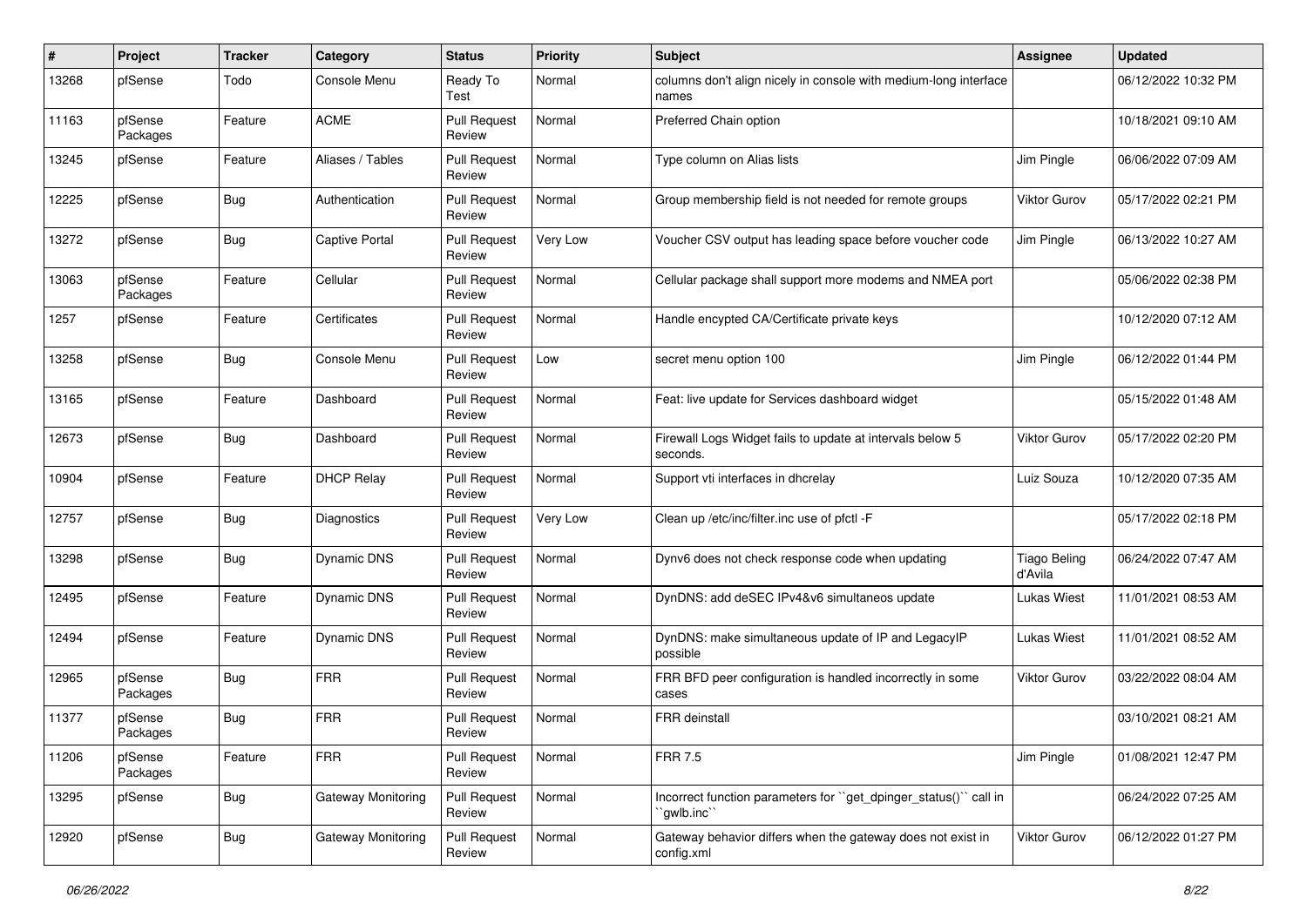| $\vert$ # | Project             | <b>Tracker</b> | Category                        | <b>Status</b>                 | <b>Priority</b> | <b>Subject</b>                                                                                                                                 | Assignee                 | <b>Updated</b>      |
|-----------|---------------------|----------------|---------------------------------|-------------------------------|-----------------|------------------------------------------------------------------------------------------------------------------------------------------------|--------------------------|---------------------|
| 11570     | pfSense             | Regression     | Gateways                        | <b>Pull Request</b><br>Review | Normal          | Gateway monitoring services is not always restarted on<br>interface events, which may prevent a WAN from recovering<br>back to an online state | Viktor Gurov             | 06/22/2022 09:04 PM |
| 13218     | pfSense             | <b>Bug</b>     | Interfaces                      | <b>Pull Request</b><br>Review | Normal          | GIF-based interface MTU is assigned to parent interface on<br>boot when parent interface is a LAGG                                             | Viktor Gurov             | 05/27/2022 05:25 AM |
| 12176     | pfSense             | Todo           | Interfaces                      | <b>Pull Request</b><br>Review | Normal          | Hide WireGuard interfaces on appropriate pages                                                                                                 |                          | 08/11/2021 12:52 AM |
| 2386      | pfSense             | Feature        | Interfaces                      | <b>Pull Request</b><br>Review | Normal          | Bridge member that is not an assigned interface                                                                                                | Viktor Gurov             | 12/02/2020 06:01 AM |
| 13301     | pfSense             | <b>Bug</b>     | <b>IPsec</b>                    | <b>Pull Request</b><br>Review | Normal          | Bug #13239 = $(?)$ = #12645 appease not fixed - ipv6 based<br>ipsec vpn tunnel bug found with fgdn remote host                                 |                          | 06/25/2022 05:41 AM |
| 10462     | pfSense<br>Packages | Feature        | <b>LCDProc</b>                  | <b>Pull Request</b><br>Review | Normal          | <b>CPU Temp Screen</b>                                                                                                                         |                          | 11/29/2021 08:28 AM |
| 12464     | pfSense             | <b>Bug</b>     | Logging                         | <b>Pull Request</b><br>Review | Normal          | Syslog Auth messages are sent as Emergency Level                                                                                               |                          | 05/17/2022 02:20 PM |
| 13214     | pfSense<br>Packages | <b>Bug</b>     | node_exporter                   | <b>Pull Request</b><br>Review | Normal-package  | AttributeError: 'NoneType' object has no attribute 'text'                                                                                      | lan Grindley             | 05/25/2022 08:20 AM |
| 13243     | pfSense             | Bug            | OpenVPN                         | <b>Pull Request</b><br>Review | Normal          | OpenVPN status for multi-user VPN shows info icon to display<br>RADIUS rules when there are none to display                                    | <b>Marcos</b><br>Mendoza | 06/19/2022 05:53 PM |
| 13085     | pfSense             | Feature        | OpenVPN                         | <b>Pull Request</b><br>Review | Normal          | OpenVPN: expose NBDD servers in GUI + fix GUI bugs                                                                                             | Jim Pingle               | 04/22/2022 11:09 AM |
| 13094     | pfSense             | Feature        | Packet Capture                  | <b>Pull Request</b><br>Review | Normal          | Allow packet capture filtering in tagged packets                                                                                               | Marcos<br>Mendoza        | 04/24/2022 06:06 PM |
| 12720     | pfSense             | Bug            | Rules / NAT                     | <b>Pull Request</b><br>Review | Normal          | Hide the "tag" field on non-floating tabs                                                                                                      | <b>Viktor Gurov</b>      | 01/24/2022 03:11 PM |
| 12979     | pfSense<br>Packages | <b>Bug</b>     | Snort                           | <b>Pull Request</b><br>Review | High            | Snort Rules Update Process Using Deprecated FreeBSD<br><b>Subdirectory Name</b>                                                                | <b>Bill Meeks</b>        | 03/24/2022 09:02 AM |
| 12507     | pfSense<br>Packages | Bug            | softflowd                       | <b>Pull Request</b><br>Review | Normal          | Add support for bi-directional flows in softflowd                                                                                              |                          | 11/11/2021 03:53 AM |
| 13160     | pfSense<br>Packages | Feature        | Status Monitoring               | <b>Pull Request</b><br>Review | Normal          | Option to sort monitoring graph views                                                                                                          |                          | 05/13/2022 12:06 PM |
| 12462     | pfSense<br>Packages | Feature        | Telegraf                        | <b>Pull Request</b><br>Review | Normal-package  | Telegraf: Add "devfs" to ignore_fs                                                                                                             | Offstage Roller          | 10/18/2021 09:03 AM |
| 11589     | pfSense             | Feature        | <b>Traffic Graphs</b>           | <b>Pull Request</b><br>Review | Low             | Fix iftop experimental traffic fetcher, unify and improve output<br>style                                                                      |                          | 03/03/2021 03:30 PM |
| 13072     | pfSense             | Feature        | <b>Traffic Shaper</b><br>(ALTQ) | <b>Pull Request</b><br>Review | Very Low        | Matching background/font colors of queue values with dark<br>theme.                                                                            |                          | 04/19/2022 07:32 AM |
| 12385     | pfSense             | <b>Bug</b>     | <b>Virtual IP Addresses</b>     | <b>Pull Request</b><br>Review | Normal          | deleteVIP() does not check 1:1 NAT and Outbound NAT rules                                                                                      | Viktor Gurov             | 05/17/2022 02:21 PM |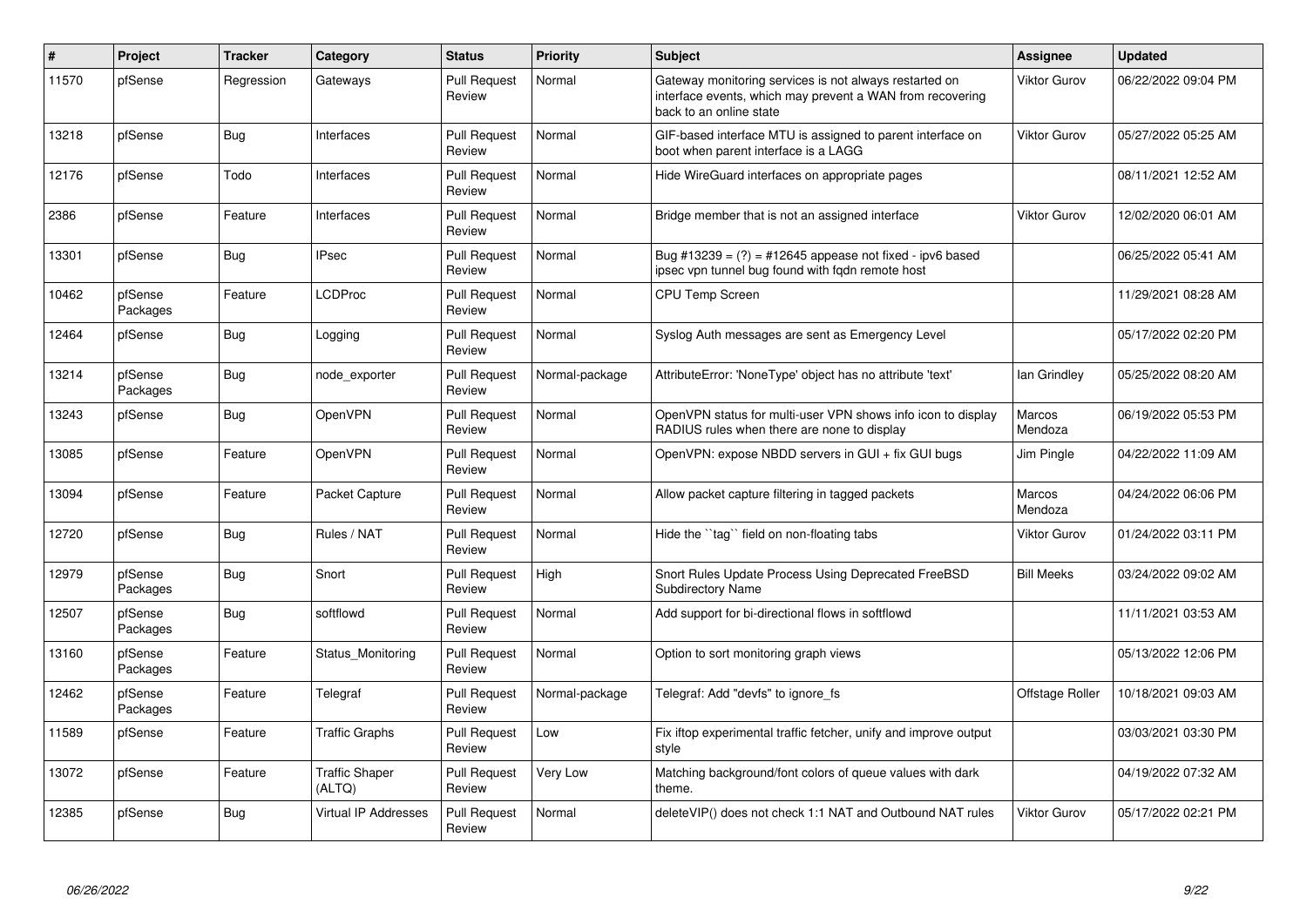| #     | Project             | Tracker    | Category                            | <b>Status</b>                 | <b>Priority</b> | <b>Subject</b>                                                                       | <b>Assignee</b>     | <b>Updated</b>      |
|-------|---------------------|------------|-------------------------------------|-------------------------------|-----------------|--------------------------------------------------------------------------------------|---------------------|---------------------|
| 13124 | pfSense             | Feature    | Web Interface                       | <b>Pull Request</b><br>Review | Normal          | Option to wait for interface selection before displaying firewall<br>rules           |                     | 05/17/2022 02:15 PM |
| 12431 | pfSense             | Todo       | Web Interface                       | <b>Pull Request</b><br>Review | Normal          | GUI pages should use "POST" for AJAX calls, not "GET"                                | Viktor Gurov        | 05/17/2022 02:20 PM |
| 11877 | pfSense             | <b>Bug</b> | Web Interface                       | <b>Pull Request</b><br>Review | Very Low        | Labels and description dissapear in firewall schedule edit.php                       | Viktor Gurov        | 05/17/2022 02:22 PM |
| 11508 | pfSense             | Todo       | Web Interface                       | <b>Pull Request</b><br>Review | Low             | Update SimplePie to to v1.5.6                                                        |                     | 02/23/2021 07:23 AM |
| 13093 | pfSense             | <b>Bug</b> | Authentication                      | In Progress                   | Normal          | LDAP authentication fails with extended query and RFC2307<br>group lookups enabled   | Chris Linstruth     | 05/31/2022 07:20 AM |
| 3132  | pfSense             | <b>Bug</b> | Gateway Monitoring                  | In Progress                   | Normal          | Gateway events for IPv6 affect IPv4 services and vice versa                          | <b>Viktor Gurov</b> | 05/10/2022 03:10 PM |
| 9370  | pfSense Docs        | Correction | General                             | In Progress                   | Normal          | Update old screenshots                                                               | Jim Pingle          | 12/03/2021 09:55 AM |
| 8611  | pfSense             | <b>Bug</b> | Interfaces                          | In Progress                   | Normal          | unable to receive IPv6 RA's on SG-1000, default route lost                           | Luiz Souza          | 02/01/2021 03:31 PM |
| 10502 | pfSense<br>Packages | <b>Bug</b> | lldpd                               | In Progress                   | Normal          | LLDP spamming errors on Netgate XG-7100                                              |                     | 04/21/2022 12:39 PM |
| 12144 | pfSense             | <b>Bug</b> | <b>Operating System</b>             | In Progress                   | Normal          | Bug in "df -t" filtering if two filesystems use the same<br>mountpoint               | Mateusz Guzik       | 09/10/2021 10:07 AM |
| 12285 | pfSense<br>Packages | Feature    | Suricata                            | In Progress                   | Normal          | Add more EVE Logged Traffic protocols                                                | <b>Viktor Gurov</b> | 08/20/2021 08:22 AM |
| 4405  | pfSense             | Feature    | <b>Traffic Shaper</b><br>(ALTQ)     | In Progress                   | Normal          | Traffic shaping doesn't work when applied to a bridge interface                      | Luiz Souza          | 02/09/2021 12:05 PM |
| 7389  | pfSense             | <b>Bug</b> | <b>Traffic Shaper</b><br>(Limiters) | In Progress                   | Normal          | Limiter does not work with transparent proxy                                         | Luiz Souza          | 02/01/2021 03:31 PM |
| 12101 | pfSense<br>Packages | Bug        | arpwatch                            | Assigned                      | Normal          | ArpWatch Suppression Mac for "flip-flop" not suppressing                             | Viktor Gurov        | 10/09/2021 07:19 PM |
| 13215 | pfSense             | Bug        | <b>Captive Portal</b>               | Assigned                      | Normal          | Allowed MAC/IP/Hostname traffic counts for authorized users                          | Reid Linnemann      | 05/31/2022 05:31 PM |
| 7138  | pfSense             | <b>Bug</b> | DHCP (IPv6)                         | Assigned                      | Normal          | Pfsense wide dhcpv6 client doesn't recognise ifid statement                          |                     | 04/21/2022 12:39 PM |
| 11054 | pfSense<br>Packages | <b>Bug</b> | FreeRADIUS                          | Assigned                      | Normal          | Check Client Certificate CN not working as described                                 | Viktor Gurov        | 12/14/2021 07:22 AM |
| 10297 | pfSense<br>Packages | Feature    | FreeRADIUS                          | Assigned                      | Normal          | IPv6 user attributes                                                                 |                     | 04/21/2022 12:39 PM |
| 11836 | pfSense<br>Packages | Bug        | <b>FRR</b>                          | Assigned                      | Normal          | FRR ACCEPTFILTER unstable                                                            | Viktor Gurov        | 02/14/2022 07:20 AM |
| 9094  | pfSense             | <b>Bug</b> | Hardware / Drivers                  | Assigned                      | Normal          | MBT console settings are not forced to video console                                 |                     | 11/07/2018 10:23 AM |
| 1337  | pfSense             | Feature    | Interfaces                          | Assigned                      | Normal          | VLANs with different MAC address than parent interface                               |                     | 04/21/2022 12:39 PM |
| 4234  | pfSense             | Feature    | <b>IPsec</b>                        | Assigned                      | Low             | allow for strict user <> cn validation of mobile ipsec users when<br>using rsa+xauth |                     | 01/24/2017 06:11 AM |
| 4298  | pfSense             | <b>Bug</b> | <b>SNMP</b>                         | Assigned                      | Very Low        | Excessive errors from snmpd                                                          | Luiz Souza          | 09/13/2020 08:21 AM |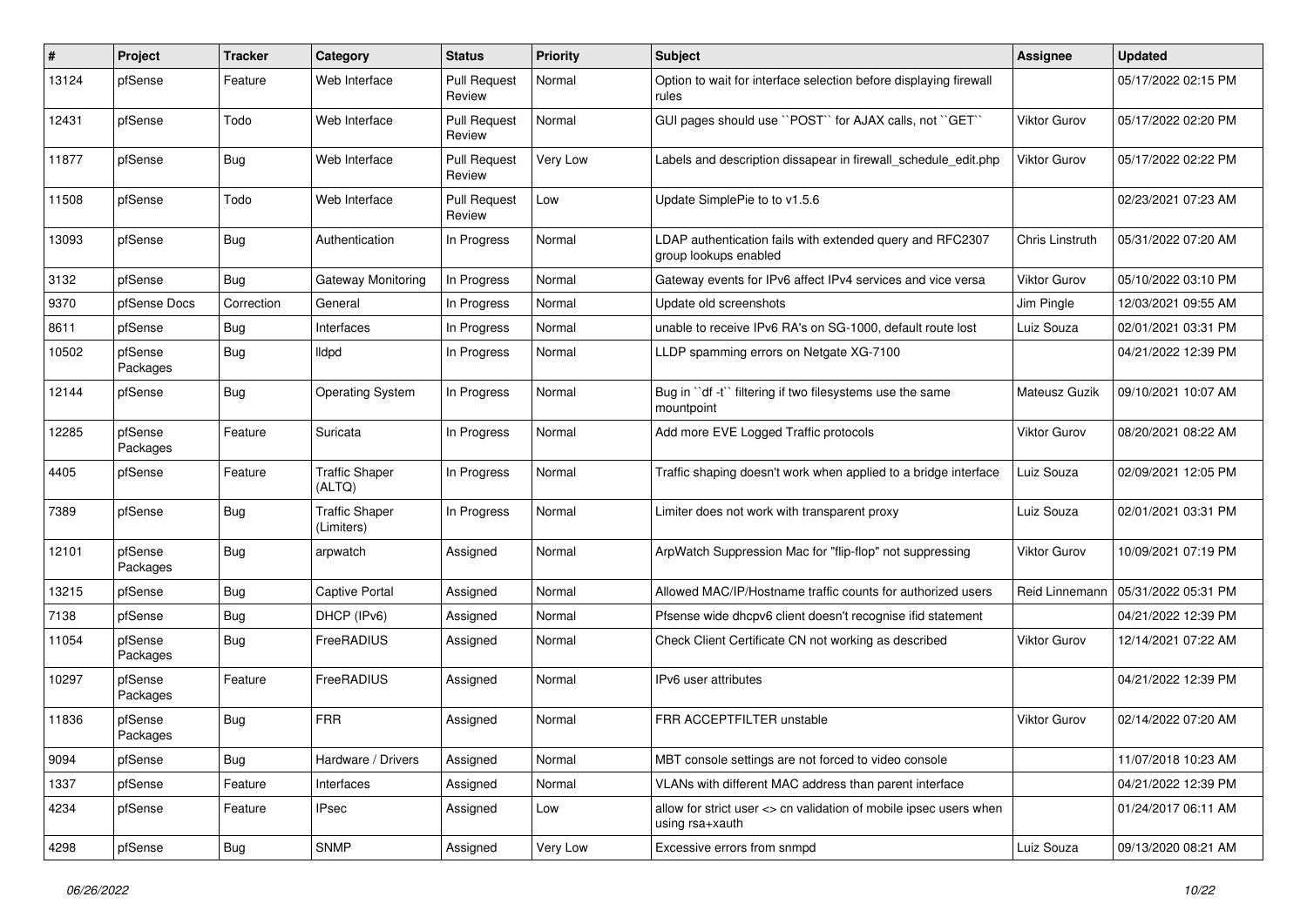| #     | Project | <b>Tracker</b> | Category              | <b>Status</b> | <b>Priority</b> | Subject                                                                                                 | <b>Assignee</b>        | <b>Updated</b>      |
|-------|---------|----------------|-----------------------|---------------|-----------------|---------------------------------------------------------------------------------------------------------|------------------------|---------------------|
| 7400  | pfSense | <b>Bug</b>     | <b>Traffic Graphs</b> | Assigned      | Normal          | Traffic Graphs show bad data on 2.3.3 1                                                                 | Jared Dillard          | 12/31/2021 05:47 PM |
| 7398  | pfSense | Feature        | <b>Traffic Graphs</b> | Assigned      | Normal          | Show average value of bandwidth in/out on Dashboard trafic<br>graph                                     | Jared Dillard          | 08/21/2019 08:56 AM |
| 9296  | pfSense | <b>Bug</b>     | Aliases / Tables      | Confirmed     | Low             | Alias content is sometimes incomplete when mixing FQDN and<br>IP address                                | Reid Linnemann         | 06/18/2022 03:12 PM |
| 13226 | pfSense | Bug            | <b>Captive Portal</b> | Confirmed     | Normal          | Captive Portal doesn't disconnect established OpenVPN link                                              | Reid Linnemann         | 05/30/2022 10:38 AM |
| 7553  | pfSense | <b>Bug</b>     | <b>Captive Portal</b> | Confirmed     | Very Low        | Captive portal on a parent interface blocks traffic on VLAN<br>interfaces too                           |                        | 08/19/2018 03:15 PM |
| 5658  | pfSense | <b>Bug</b>     | <b>Captive Portal</b> | Confirmed     | Low             | Files with the same name cannot be uploaded to multiple<br>captive portal zones                         |                        | 12/18/2015 07:19 PM |
| 4845  | pfSense | Bug            | CARP                  | Confirmed     | High            | CARP preemption doesn't switch to backup where connectivity<br>between systems is lost but not NIC link |                        | 07/28/2015 07:55 AM |
| 6362  | pfSense | <b>Bug</b>     | DHCP (IPv4)           | Confirmed     | Normal          | DHCP Client ID not used                                                                                 |                        | 07/09/2021 06:30 AM |
| 4061  | pfSense | Bug            | DHCP (IPv4)           | Confirmed     | Normal          | dhcpd doesn't send client-hostname to peer, breaking DHCP<br>lease registrations w/HA                   |                        | 02/24/2017 08:58 PM |
| 3796  | pfSense | <b>Bug</b>     | <b>Diagnostics</b>    | Confirmed     | Normal          | States summary fails and is very slow with large state tables                                           |                        | 12/11/2021 08:03 PM |
| 6430  | pfSense | <b>Bug</b>     | <b>DNS Resolver</b>   | Confirmed     | Low             | pfsense should sanity-check hostnames when copying from<br>dhcpd.leases to /etc/hosts                   |                        | 08/13/2019 01:23 PM |
| 5413  | pfSense | <b>Bug</b>     | <b>DNS Resolver</b>   | Confirmed     | High            | Incorrect Handling of Unbound Resolver [service restarts, cache<br>loss, DNS service interruption]      |                        | 06/19/2022 11:11 PM |
| 6333  | pfSense | <b>Bug</b>     | Gateway Monitoring    | Confirmed     | Normal          | Bootup starts/restarts dpinger multiple times                                                           | Luiz Souza             | 11/16/2020 01:11 PM |
| 12821 | pfSense | Regression     | Hardware / Drivers    | Confirmed     | Normal          | Intel e1000 driver (em & igb) cannot pass VLAN0 tagged<br>packets                                       |                        | 06/05/2022 08:23 AM |
| 9384  | pfSense | <b>Bug</b>     | Interfaces            | Confirmed     | Normal          | devd putting "\$" before variable contents when using single<br>quotes                                  |                        | 04/21/2022 12:39 PM |
| 6605  | pfSense | Bug            | Interfaces            | Confirmed     | Normal          | rc.linkup logic issues with actions taken                                                               |                        | 07/12/2016 07:46 PM |
| 5887  | pfSense | <b>Bug</b>     | Interfaces            | Confirmed     | Normal          | hardware_offloading_applyflags sets/unsets most values when<br>already set correctly                    |                        | 07/06/2016 03:31 PM |
| 4428  | pfSense | <b>Bug</b>     | Interfaces            | Confirmed     | Normal          | Setting media option on em(4) leads to infinite link cycling                                            |                        | 07/06/2016 12:45 AM |
| 9349  | pfSense | <b>Bug</b>     | IPsec                 | Confirmed     | Normal          | IPSec service start/stop/restart fails after settings change                                            | Markus<br>Stockhausen  | 10/30/2020 01:33 PM |
| 6624  | pfSense | <b>Bug</b>     | <b>IPsec</b>          | Confirmed     | Normal          | changes in IPsec config should down the connection                                                      | Jim Pingle             | 08/02/2021 12:08 PM |
| 6517  | pfSense | <b>Bug</b>     | <b>IPsec</b>          | Confirmed     | Normal          | Adding mobile IPsec phase 2 entries requires restart of<br>strongswan                                   |                        | 06/21/2016 11:04 PM |
| 6370  | pfSense | <b>Bug</b>     | <b>IPsec</b>          | Confirmed     | Normal          | IPSEC bound to WAN gateway group and Dynamic DNS<br>doesn't to fail back tunnel to WAN on DDNS update   |                        | 08/31/2021 07:38 AM |
| 6167  | pfSense | <b>Bug</b>     | <b>IPsec</b>          | Confirmed     | Normal          | IPsec IPComp not working                                                                                | George<br>Neville-Neil | 09/22/2020 06:07 PM |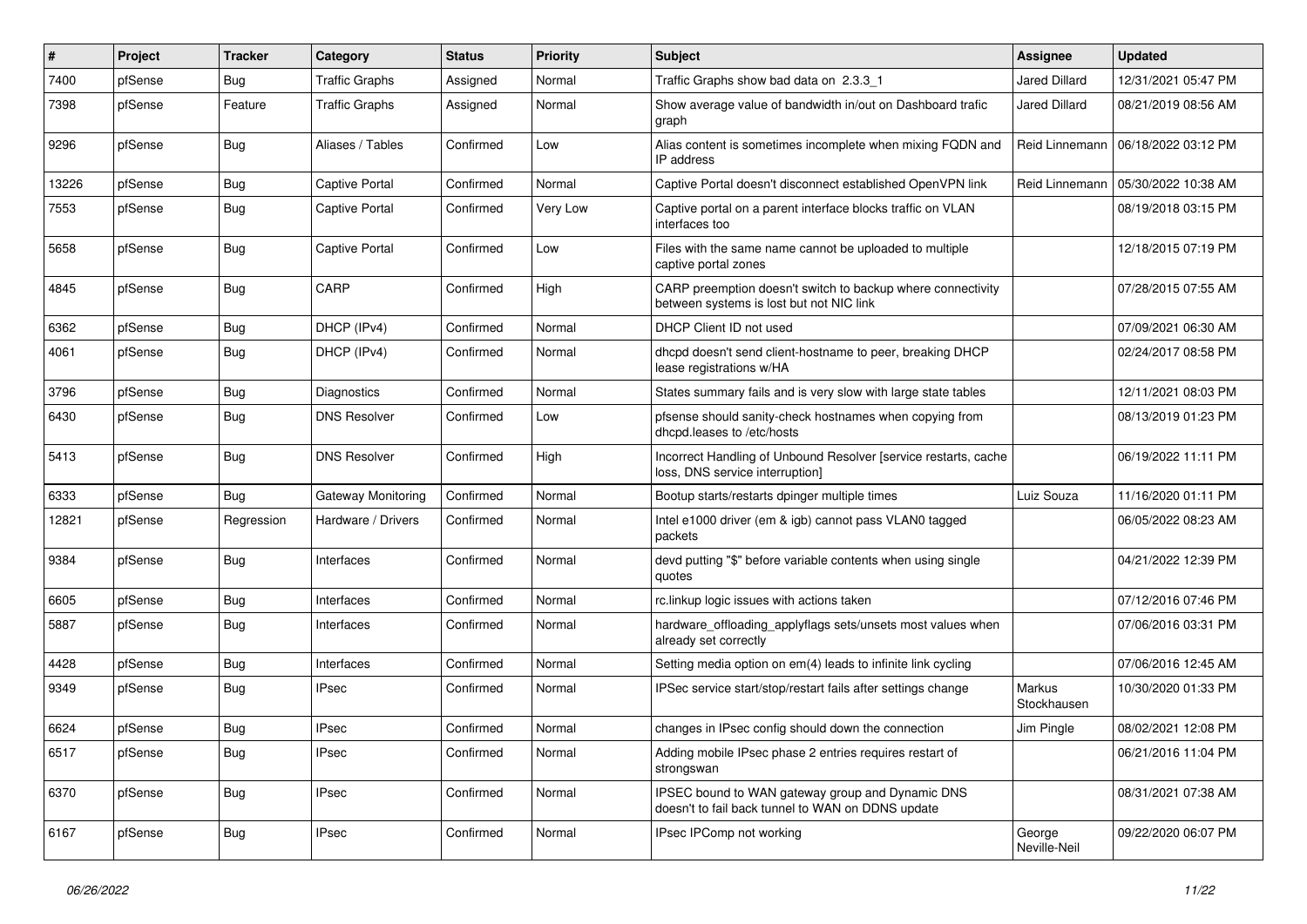| $\sharp$ | Project             | <b>Tracker</b> | Category                            | <b>Status</b> | <b>Priority</b> | <b>Subject</b>                                                                                       | <b>Assignee</b> | <b>Updated</b>      |
|----------|---------------------|----------------|-------------------------------------|---------------|-----------------|------------------------------------------------------------------------------------------------------|-----------------|---------------------|
| 3962     | pfSense<br>Packages | <b>Bug</b>     | ladvd                               | Confirmed     | Normal          | LADVD interface handling issues with lagg and bridge                                                 |                 | 12/05/2016 01:59 PM |
| 2042     | pfSense             | <b>Bug</b>     | <b>NAT Reflection</b>               | Confirmed     | Low             | NAT reflection doesn't apply to self-initiated traffic                                               |                 | 01/21/2021 10:38 PM |
| 6580     | pfSense             | <b>Bug</b>     | <b>Operating System</b>             | Confirmed     | Normal          | Bridge with down member interface sends ICMP unreachables<br>where it shouldn't                      |                 | 07/05/2016 05:40 PM |
| 6220     | pfSense             | <b>Bug</b>     | <b>Operating System</b>             | Confirmed     | Normal          | state mismatch with host-initiated traffic matching binat to IP not<br>locally assigned              | Luiz Souza      | 06/08/2016 09:23 AM |
| 4406     | pfSense             | <b>Bug</b>     | <b>Operating System</b>             | Confirmed     | Normal          | ALTQ problems with wireless cloned interfaces                                                        | Luiz Souza      | 11/19/2015 12:06 AM |
| 4345     | pfSense             | <b>Bug</b>     | <b>Operating System</b>             | Confirmed     | Normal          | Traffic Shaping doesn't work with Xen netfront driver                                                |                 | 12/31/2021 05:30 PM |
| 6055     | pfSense             | <b>Bug</b>     | Package System                      | Confirmed     | Low             | Menu items may remain from packages no longer installed                                              |                 | 06/18/2021 08:46 PM |
| 5469     | pfSense             | <b>Bug</b>     | Package System                      | Confirmed     | Low             | package.dtd XSD schema is a piece of pathetic, useless,<br>unmaintained junk                         |                 | 11/22/2015 06:26 AM |
| 4474     | pfSense             | <b>Bug</b>     | Package System                      | Confirmed     | Normal          | IP address change triggers reload of all packages                                                    |                 | 02/13/2017 07:21 AM |
| 13154    | pfSense<br>Packages | Bug            | pfBlockerNG                         | Confirmed     | Normal          | pfBlocker causing excessive CPU load                                                                 |                 | 06/14/2022 01:14 PM |
| 6255     | pfSense             | <b>Bug</b>     | PPP Interfaces                      | Confirmed     | Low             | PPP Country/Provider/Plan configuration not saved                                                    |                 | 04/25/2016 07:15 PM |
| 1186     | pfSense             | <b>Bug</b>     | <b>RRD Graphs</b>                   | Confirmed     | Normal          | When in pure routing mode the rrd graphs are blank                                                   |                 | 09/16/2015 04:31 PM |
| 5791     | pfSense             | <b>Bug</b>     | Rules / NAT                         | Confirmed     | Normal          | tftp-proxy functionality is easilly broken by unrelated rules                                        |                 | 07/10/2016 12:24 AM |
| 5091     | pfSense             | <b>Bug</b>     | Rules / NAT                         | Confirmed     | Very Low        | In rule creation destination ports fields (from and to) are too<br>small to read ports aliases names |                 | 01/07/2020 07:48 AM |
| 5075     | pfSense             | <b>Bug</b>     | Rules / NAT                         | Confirmed     | Normal          | pf errors that don't return a line number on first line don't file<br>notice                         |                 | 09/01/2015 06:42 PM |
| 1813     | pfSense             | <b>Bug</b>     | Rules / NAT                         | Confirmed     | Normal          | Static routes on WAN interfaces overridden by route-to for<br>firewall-initiated traffic             |                 | 11/09/2016 02:06 PM |
| 7954     | pfSense<br>Packages | <b>Bug</b>     | Squid                               | Confirmed     | Normal          | Package upgrade/reinstall gets stuck on deinstall if the<br>package-provided service is not running  |                 | 10/18/2017 12:04 PM |
| 12956    | pfSense<br>Packages | <b>Bug</b>     | Suricata                            | Confirmed     | Normal          | suricata fails to use pcre in SID management (e.g. dropsid.conf)                                     |                 | 04/05/2022 12:52 PM |
| 3824     | pfSense             | <b>Bug</b>     | <b>Traffic Shaper</b><br>(Limiters) | Confirmed     | Normal          | Limiters on bridge break traffic outside locally-configured IP<br>subnets                            | Luiz Souza      | 11/03/2016 07:16 PM |
| 1848     | pfSense             | <b>Bug</b>     | <b>Traffic Shaper</b><br>(Limiters) | Confirmed     | Normal          | Limiters after policy routing has taken place do not behave<br>correctly                             |                 | 10/25/2014 09:18 PM |
| 12796    | pfSense             | <b>Bug</b>     | Upgrade                             | Confirmed     | Normal          | 2.5.2 -> 2.6.0 upgrade segfaults if certain packages are<br>installed.                               |                 | 05/24/2022 07:43 AM |
| 4500     | pfSense             | <b>Bug</b>     | UPnP/NAT-PMP                        | Confirmed     | Normal          | Some miniupnp port mappings are not displayed in the Status<br>page                                  |                 | 04/25/2022 12:49 PM |
| 4154     | pfSense             | <b>Bug</b>     | User Manager /<br>Privileges        | Confirmed     | Normal          | RADIUS authentication not working over IPv6                                                          |                 | 04/21/2022 12:39 PM |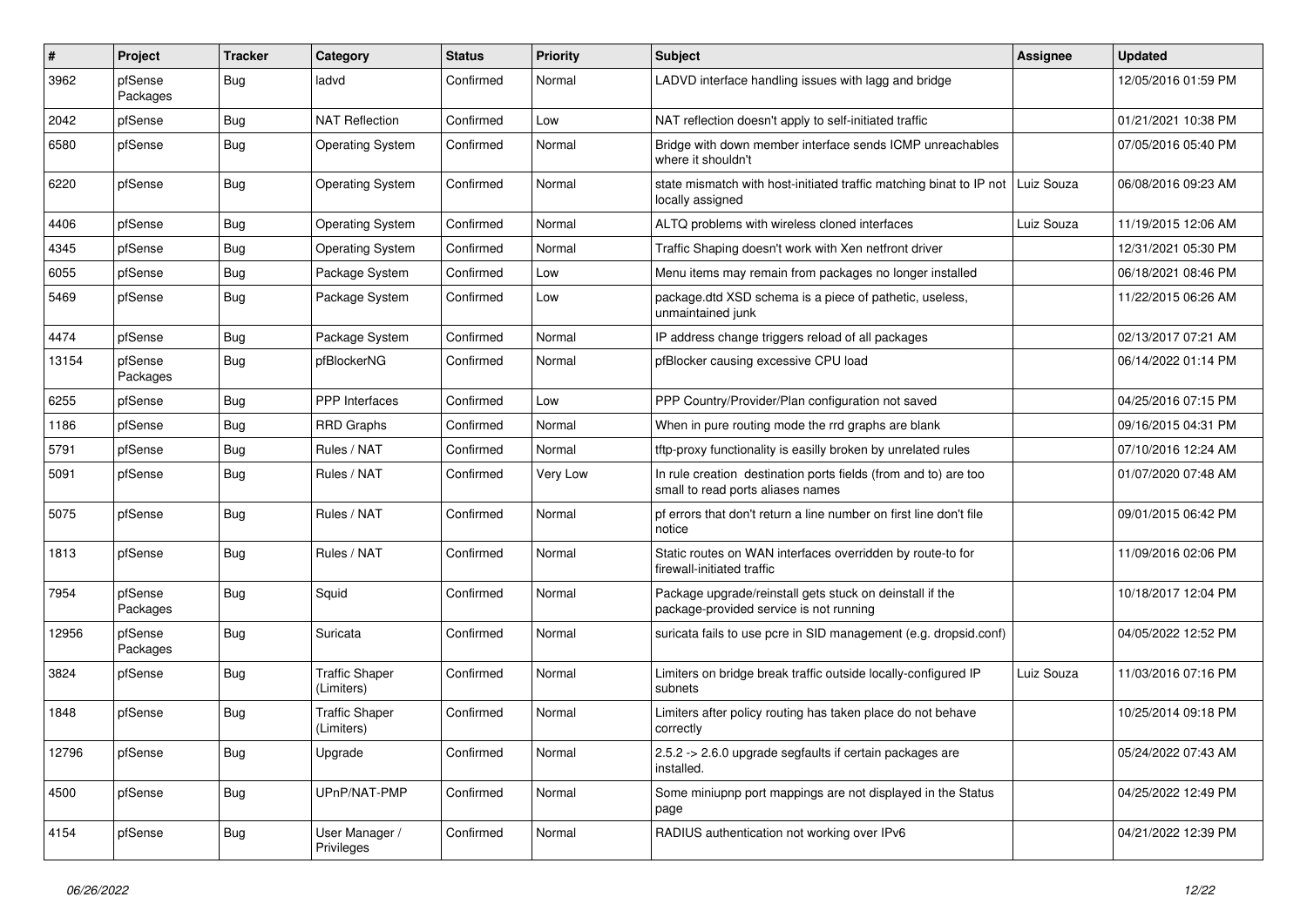| $\sharp$ | Project             | <b>Tracker</b> | Category             | <b>Status</b> | <b>Priority</b> | Subject                                                                                                   | <b>Assignee</b>     | <b>Updated</b>      |
|----------|---------------------|----------------|----------------------|---------------|-----------------|-----------------------------------------------------------------------------------------------------------|---------------------|---------------------|
| 11992    | pfSense             | Bug            | Virtual IP Addresses | Confirmed     | High            | GRE Tunnel - Does not work with a virtual IP as endpoint                                                  |                     | 06/04/2021 01:16 AM |
| 8502     | pfSense             | <b>Bug</b>     | Web Interface        | Confirmed     | Low             | main (top) menu items do not drop down in some cases                                                      |                     | 07/06/2020 02:39 PM |
| 6614     | pfSense             | <b>Bug</b>     | Web Interface        | Confirmed     | Normal          | Dashboard high CPU usage                                                                                  |                     | 07/14/2016 03:04 PM |
| 6493     | pfSense             | <b>Bug</b>     | Web Interface        | Confirmed     | Normal          | Dynamic DNS clients slow page load                                                                        |                     | 06/17/2016 03:43 AM |
| 6011     | pfSense             | <b>Bug</b>     | Web Interface        | Confirmed     | Low             | IPv6 link local fails HTTP REFERER check                                                                  |                     | 09/04/2016 09:57 AM |
| 2234     | pfSense             | <b>Bug</b>     | Web Interface        | Confirmed     | Low             | Status: Traffic Graph - only shows interface's subnet                                                     |                     | 01/15/2022 08:33 PM |
| 3889     | pfSense             | <b>Bug</b>     | <b>XML Parser</b>    | Confirmed     | Low             | Non relevant changes in config.xml                                                                        |                     | 08/13/2019 12:23 PM |
| 13292    | pfSense<br>Packages | Feature        | <b>ACME</b>          | <b>New</b>    | Normal          | Separator                                                                                                 |                     | 06/21/2022 12:06 PM |
| 13053    | pfSense<br>Packages | Bug            | <b>ACME</b>          | <b>New</b>    | Normal          | LoopiaAPI error handling                                                                                  |                     | 05/05/2022 10:58 AM |
| 12789    | pfSense<br>Packages | Feature        | <b>ACME</b>          | <b>New</b>    | Very Low        | Show expiration date of certificates in the ACME package list                                             |                     | 02/14/2022 09:20 AM |
| 12670    | pfSense<br>Packages | Bug            | <b>ACME</b>          | <b>New</b>    | Normal          | ACME package writes credentials to system log                                                             | <b>Viktor Gurov</b> | 03/07/2022 10:58 AM |
| 12623    | pfSense<br>Packages | Bug            | <b>ACME</b>          | <b>New</b>    | Normal          | acme.sh package   DNS-ISPConfig settings                                                                  | Viktor Gurov        | 03/10/2022 03:42 PM |
| 11931    | pfSense<br>Packages | Feature        | <b>ACME</b>          | New           | Normal          | Add support for validating a domain's ownership via Google<br>Cloud Cloud DNS                             |                     | 02/15/2022 03:18 AM |
| 11827    | pfSense<br>Packages | Feature        | <b>ACME</b>          | New           | Normal          | Please include acme deploy folder/scripts                                                                 |                     | 03/06/2022 04:31 AM |
| 11826    | pfSense<br>Packages | Feature        | <b>ACME</b>          | <b>New</b>    | Normal          | Preserve acme SAN Method parameters for new cert creations                                                |                     | 04/20/2021 02:02 PM |
| 9833     | pfSense<br>Packages | Feature        | <b>ACME</b>          | <b>New</b>    | Normal          | ACME: add ability to use custom ACME server                                                               |                     | 04/07/2022 11:31 AM |
| 9725     | pfSense<br>Packages | Feature        | <b>ACME</b>          | <b>New</b>    | Very Low        | Ability to use template variables in acme package                                                         |                     | 09/04/2019 07:12 AM |
| 9348     | pfSense<br>Packages | Bug            | <b>ACME</b>          | New           | Normal          | Results of Acme certificate issuance/renewal are not properly<br>formatted                                |                     | 02/22/2019 12:08 PM |
| 9299     | pfSense<br>Packages | Feature        | <b>ACME</b>          | <b>New</b>    | Normal          | ACME package : Automate add/remove firewall rule for port<br>forwarding                                   |                     | 01/30/2019 10:09 PM |
| 9200     | pfSense<br>Packages | Todo           | <b>ACME</b>          | New           | Normal          | Add DNS support for Google domain to Acme manager                                                         | Jim Pingle          | 02/15/2022 03:16 AM |
| 8560     | pfSense<br>Packages | <b>Bug</b>     | <b>ACME</b>          | New           | Normal          | ACME: can't update DNS records in DNSMadeEasy registar for<br>several domains with different API keys/ids |                     | 06/08/2018 01:28 PM |
| 7453     | pfSense<br>Packages | <b>Bug</b>     | <b>ACME</b>          | <b>New</b>    | Normal          | DNS-ovh need to save or display consumer key                                                              |                     | 04/06/2017 10:54 AM |
| 13282    | pfSense Plus        | <b>Bug</b>     | Aliases / Tables     | <b>New</b>    | Normal          | FQDN Aliases Break if an Invalid Domain is Present in the<br>Chain                                        | Reid Linnemann      | 06/18/2022 03:12 PM |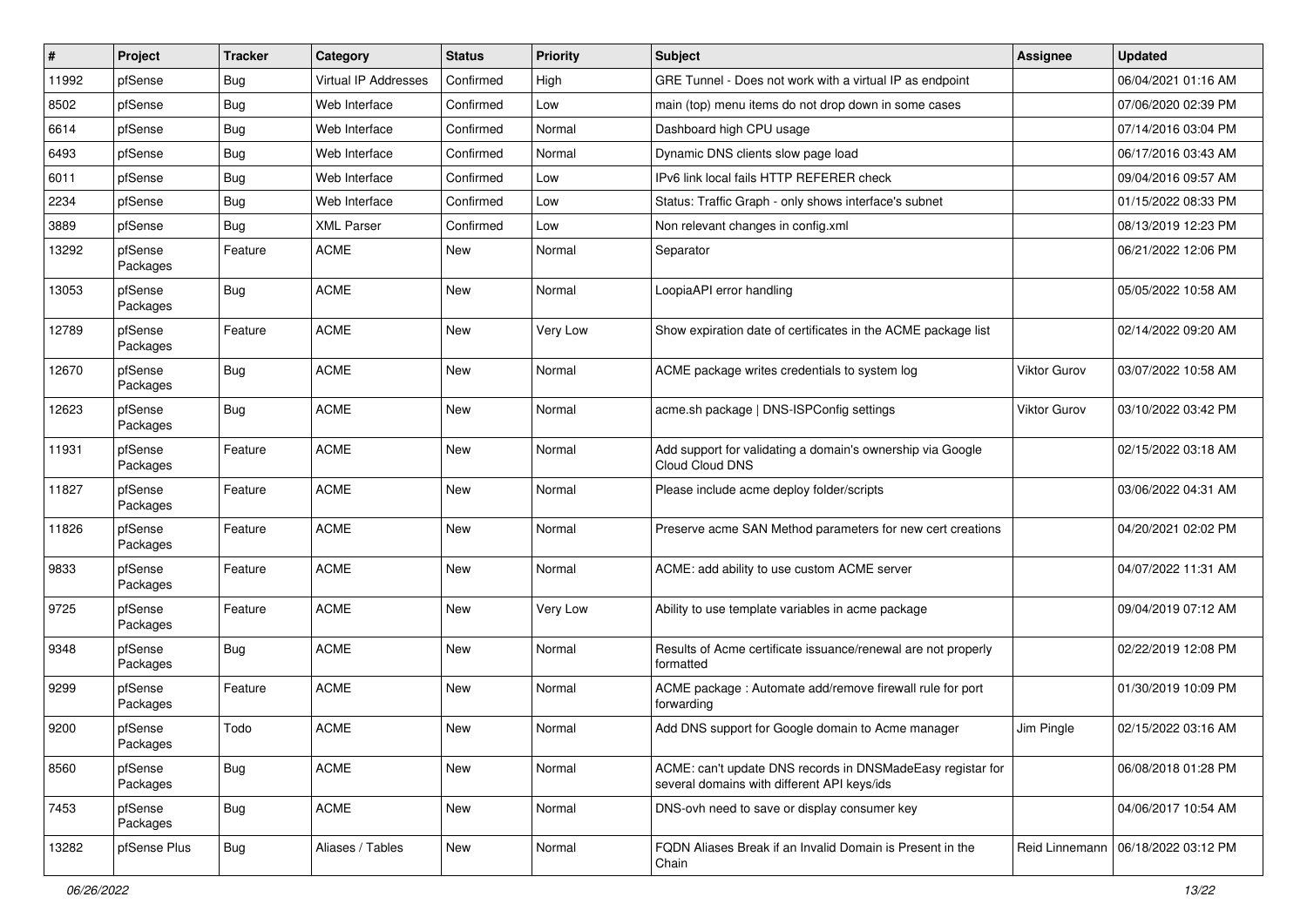| ∦     | Project             | <b>Tracker</b> | Category         | <b>Status</b> | <b>Priority</b> | Subject                                                                                                       | <b>Assignee</b>       | <b>Updated</b>      |
|-------|---------------------|----------------|------------------|---------------|-----------------|---------------------------------------------------------------------------------------------------------------|-----------------------|---------------------|
| 13068 | pfSense             | <b>Bug</b>     | Aliases / Tables | New           | Normal          | Error loading rules when URL Table IPs content is empty                                                       |                       | 04/17/2022 09:07 PM |
| 12708 | pfSense             | Bug            | Aliases / Tables | New           | Normal          | alias with non resolving DNS entry breaks underlying pf table                                                 |                       | 02/20/2022 06:13 PM |
| 12600 | pfSense             | Feature        | Aliases / Tables | <b>New</b>    | Normal          | allow custom mask for a network alias created from a FQDN                                                     |                       | 12/15/2021 10:50 AM |
| 12564 | pfSense             | Feature        | Aliases / Tables | New           | Low             | add column to show that an Alias is in use by or not                                                          |                       | 12/04/2021 07:25 PM |
| 10918 | pfSense             | Feature        | Aliases / Tables | <b>New</b>    | Low             | IP Aliases de-duplication                                                                                     |                       | 12/13/2020 11:37 PM |
| 10290 | pfSense             | Feature        | Aliases / Tables | New           | Very Low        | Firewall Aliases Add button on top of list                                                                    |                       | 07/10/2021 01:03 PM |
| 7665  | pfSense             | <b>Bug</b>     | Aliases / Tables | New           | Normal          | Host range validation for Aliases is not strict enough                                                        |                       | 08/21/2019 11:01 AM |
| 5735  | pfSense             | Feature        | Aliases / Tables | New           | Very Low        | Automaticaly add DHCP leases to alias list or make it readable<br>in selected fields                          |                       | 08/21/2019 11:01 AM |
| 4195  | pfSense             | Feature        | Aliases / Tables | New           | Low             | Aliases: sections                                                                                             |                       | 08/21/2019 11:01 AM |
| 3387  | pfSense             | Feature        | Aliases / Tables | <b>New</b>    | Normal          | process_alias_urltable Frequency                                                                              |                       | 08/21/2019 11:01 AM |
| 1979  | pfSense             | Feature        | Aliases / Tables | New           | Normal          | Add some default read-only system aliases                                                                     | Jim Pingle            | 08/21/2019 11:01 AM |
| 11898 | pfSense<br>Packages | <b>Bug</b>     | apcupsd          | New           | Normal          | PHP error from apcupsd dashboard widget                                                                       |                       | 05/07/2021 09:12 AM |
| 11375 | pfSense<br>Packages | <b>Bug</b>     | apcupsd          | New           | Normal          | UPS Type <blank> for USB APC</blank>                                                                          |                       | 02/26/2021 11:10 AM |
| 10845 | pfSense<br>Packages | <b>Bug</b>     | apcupsd          | New           | Normal          | apcupsd doesn't stop when not enabled                                                                         |                       | 08/24/2020 10:16 AM |
| 12812 | pfSense<br>Packages | Feature        | arpwatch         | New           | Normal          | Would it be helpful if the FreeBSD net-mgmt/arpwatch port had<br>an option to use mail/dma for mail delivery? |                       | 02/16/2022 06:09 PM |
| 8454  | pfSense<br>Packages | Bug            | arpwatch         | New           | Very Low        | Arpwatch package break email notifications from other sources                                                 |                       | 06/23/2022 07:49 PM |
| 13260 | pfSense             | Feature        | Authentication   | New           | Normal          | Add support for OpenVPN static-challenge                                                                      |                       | 06/09/2022 02:04 PM |
| 12863 | pfSense             | Feature        | Authentication   | New           | Very Low        | dynamically tune sha512crypt rounds                                                                           | Jim Pingle            | 03/19/2022 12:53 PM |
| 12726 | pfSense             | <b>Bug</b>     | Authentication   | New           | Normal          | LDAP select container button auto populate                                                                    |                       | 01/25/2022 01:48 PM |
| 12715 | pfSense             | <b>Bug</b>     | Authentication   | New           | Normal          | Long system startup time when LDAP is configured and<br>unavailable during startup.                           | Christian<br>McDonald | 01/24/2022 05:50 AM |
| 12546 | pfSense Plus        | Feature        | Authentication   | <b>New</b>    | Normal          | Add 2FA Support to pfSense Plus Local Database<br>Authentication                                              |                       | 06/25/2022 05:30 PM |
| 12519 | pfSense             | <b>Bug</b>     | Authentication   | <b>New</b>    | Normal          | Fail authentication using special character in password via the<br>LDAP connector                             |                       | 11/12/2021 07:39 AM |
| 12458 | pfSense             | Feature        | Authentication   | New           | Normal          | Use "unixHomeDirectory" instead of "homeDirectory" when<br>LDAP authentication server is Active Directory     |                       | 10/15/2021 08:18 AM |
| 12283 | pfSense             | Bug            | Authentication   | New           | Normal          | LDAP/RADIUS authentication servers configuration does not<br>allow source IP address to be specified          |                       | 08/20/2021 01:15 AM |
| 12095 | pfSense             | <b>Bug</b>     | Authentication   | New           | Normal          | Memory leak in pcscd                                                                                          |                       | 06/01/2022 01:01 PM |
| 12091 | pfSense             | Feature        | Authentication   | New           | Normal          | RFE: Add support for sssd authentication                                                                      |                       | 12/10/2021 04:55 PM |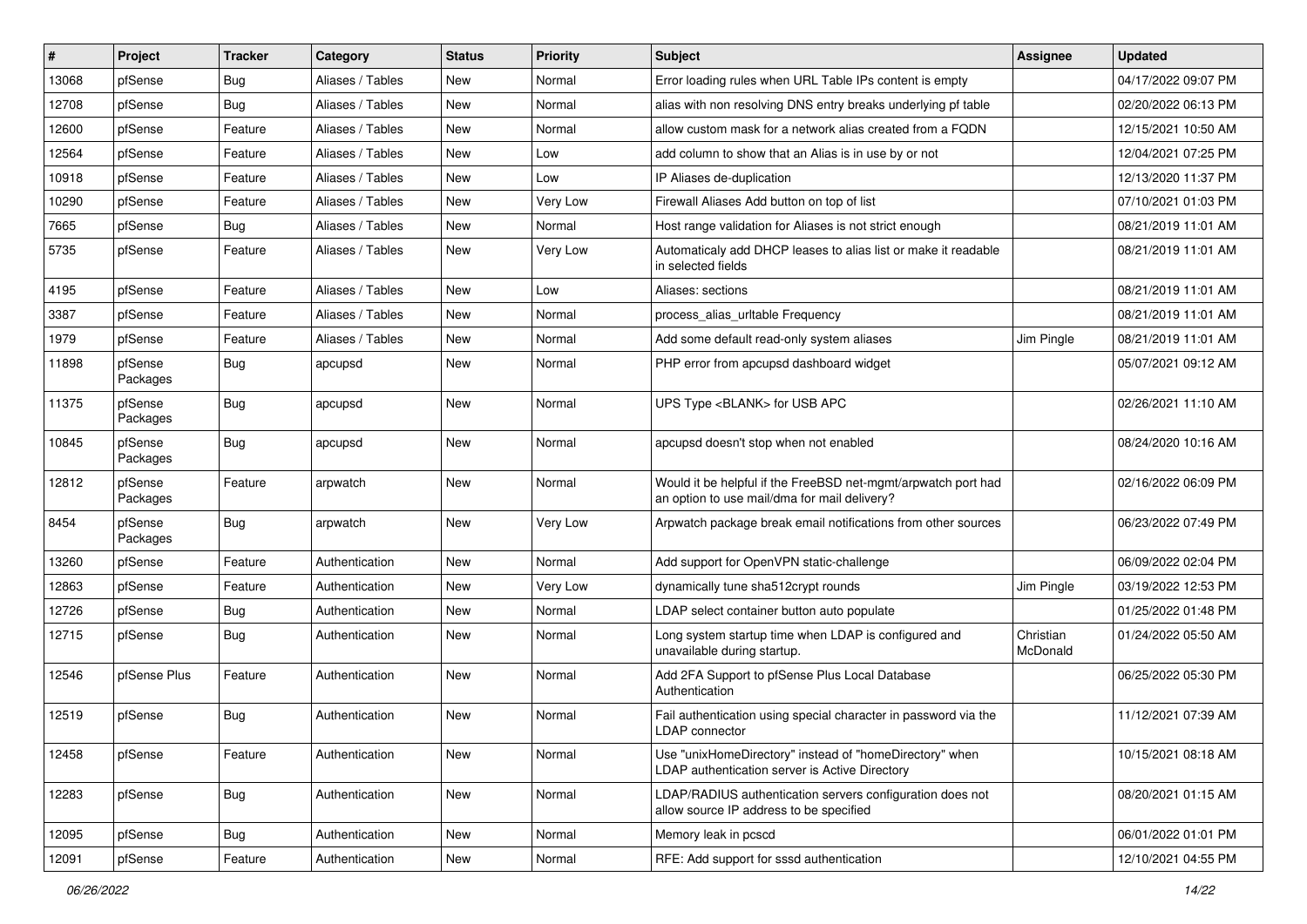| $\vert$ # | Project             | <b>Tracker</b> | Category         | <b>Status</b> | <b>Priority</b> | Subject                                                                                                                              | <b>Assignee</b> | <b>Updated</b>      |
|-----------|---------------------|----------------|------------------|---------------|-----------------|--------------------------------------------------------------------------------------------------------------------------------------|-----------------|---------------------|
| 11920     | pfSense Plus        | Feature        | Authentication   | New           | Normal          | SAML Authentication for pfSense (VPN and webConfigurator)                                                                            |                 | 05/14/2021 12:56 AM |
| 11626     | pfSense Plus        | <b>Bug</b>     | Authentication   | <b>New</b>    | Normal          | Google LDAP connection failed due to lack of SNI for TLS 1.3                                                                         | Luiz Souza      | 06/25/2022 05:34 PM |
| 10843     | pfSense             | Feature        | Authentication   | New           | Normal          | Allow user manager settings to specify multiple authentication<br>servers                                                            |                 | 01/13/2022 07:22 AM |
| 10765     | pfSense             | Bug            | Authentication   | <b>New</b>    | Normal          | Ampersands in Idap_extended_query are escaped twice                                                                                  |                 | 09/02/2020 07:55 AM |
| 10352     | pfSense             | <b>Bug</b>     | Authentication   | New           | Very Low        | RADIUS authentication fails with MSCHAPv1 or MSCHAPv2<br>when passwords contain international characters                             |                 | 06/20/2022 04:04 PM |
| 9937      | pfSense             | Feature        | Authentication   | <b>New</b>    | Normal          | OpenVPN Login User Privilege                                                                                                         |                 | 11/29/2019 08:46 AM |
| 9288      | pfSense             | Feature        | Authentication   | New           | Normal          | SSHGuard add pfSense signature in standard                                                                                           |                 | 08/14/2019 01:19 PM |
| 9222      | pfSense             | Feature        | Authentication   | <b>New</b>    | Normal          | Add sshguard log when release an IP                                                                                                  |                 | 08/14/2019 01:00 PM |
| 9165      | pfSense             | Feature        | Authentication   | New           | Normal          | only IPs can be added to sshguard whitelist                                                                                          |                 | 04/21/2022 12:39 PM |
| 8775      | pfSense             | Feature        | Authentication   | <b>New</b>    | Very Low        | Use SRV record for LDAP Authentication                                                                                               |                 | 05/06/2020 07:49 AM |
| 8694      | pfSense             | Feature        | Authentication   | <b>New</b>    | Very Low        | Client CA Auth for PFSense WebGui                                                                                                    |                 | 08/21/2019 09:25 AM |
| 8087      | pfSense             | <b>Bug</b>     | Authentication   | <b>New</b>    | Normal          | Provide Calling-Station-ID to RADIUS backed VPN connections                                                                          |                 | 06/06/2020 05:36 AM |
| 6742      | pfSense             | Feature        | Authentication   | New           | Normal          | OAuth2 authentication for OpenVPN (and for FreeRadius)                                                                               | Jim Thompson    | 10/19/2020 09:19 AM |
| 5825      | pfSense             | Feature        | Authentication   | <b>New</b>    | Normal          | Allow EAP-RADIUS for authentication servers                                                                                          |                 | 08/21/2019 10:32 AM |
| 5652      | pfSense             | <b>Bug</b>     | Authentication   | <b>New</b>    | Normal          | Radius IETF Class Group Assignment - Incorrect Standard                                                                              |                 | 08/13/2019 01:39 PM |
| 4242      | pfSense             | Feature        | Authentication   | <b>New</b>    | Normal          | Two Factor or OTP Authentication for Admin Interface                                                                                 |                 | 01/04/2022 12:07 PM |
| 4098      | pfSense             | Feature        | Authentication   | New           | Normal          | Add option to force a password change on login                                                                                       |                 | 08/21/2019 10:31 AM |
| 11266     | pfSense<br>Packages | Feature        | AutoConfigBackup | New           | Very Low        | Give an option to list restore point in "reverse" order/latest at the<br>top.                                                        |                 | 01/19/2021 06:58 PM |
| 12767     | pfSense<br>Packages | <b>Bug</b>     | Avahi            | New           | Normal          | Package radavahi-daemon does does not exist in current<br>pfSense version and it has been removed" message on<br>pfSense 2.7 restore |                 | 02/07/2022 11:28 AM |
| 12329     | pfSense<br>Packages | Feature        | Avahi            | New           | Normal          | Add optional floating firewall rules for IPv4 and IPv6                                                                               |                 | 02/09/2022 04:43 PM |
| 13039     | pfSense<br>Packages | Feature        | <b>AWS VPC</b>   | New           | Normal          | Handle transit gateway VPNs in the AWS VPN wizard                                                                                    |                 | 04/11/2022 07:31 AM |
| 9497      | pfSense<br>Packages | <b>Bug</b>     | AWS VPC          | New           | Normal          | AWS VPN Wizard: WebGUI times out.                                                                                                    |                 | 11/13/2019 10:07 AM |
| 9495      | pfSense<br>Packages | <b>Bug</b>     | AWS VPC          | New           | Normal          | AWS VPC VPN wizard produces incorrect config (SHA256<br>should be SHA1)                                                              |                 | 08/19/2019 02:45 PM |
| 13289     | pfSense             | Bug            | Backup / Restore | New           | Low             | Attempting to restore a 0 byte "config.xml" prints an error that<br>the file cannot be read                                          |                 | 06/20/2022 10:46 AM |
| 12774     | pfSense             | <b>Bug</b>     | Backup / Restore | New           | Normal          | Picture widget image is not saved in backup                                                                                          |                 | 04/04/2022 04:48 AM |
| 12553     | pfSense             | Feature        | Backup / Restore | New           | Normal          | Auto Config Backup: Allow selecting multiple backups for<br>deletion                                                                 |                 | 02/22/2022 04:27 AM |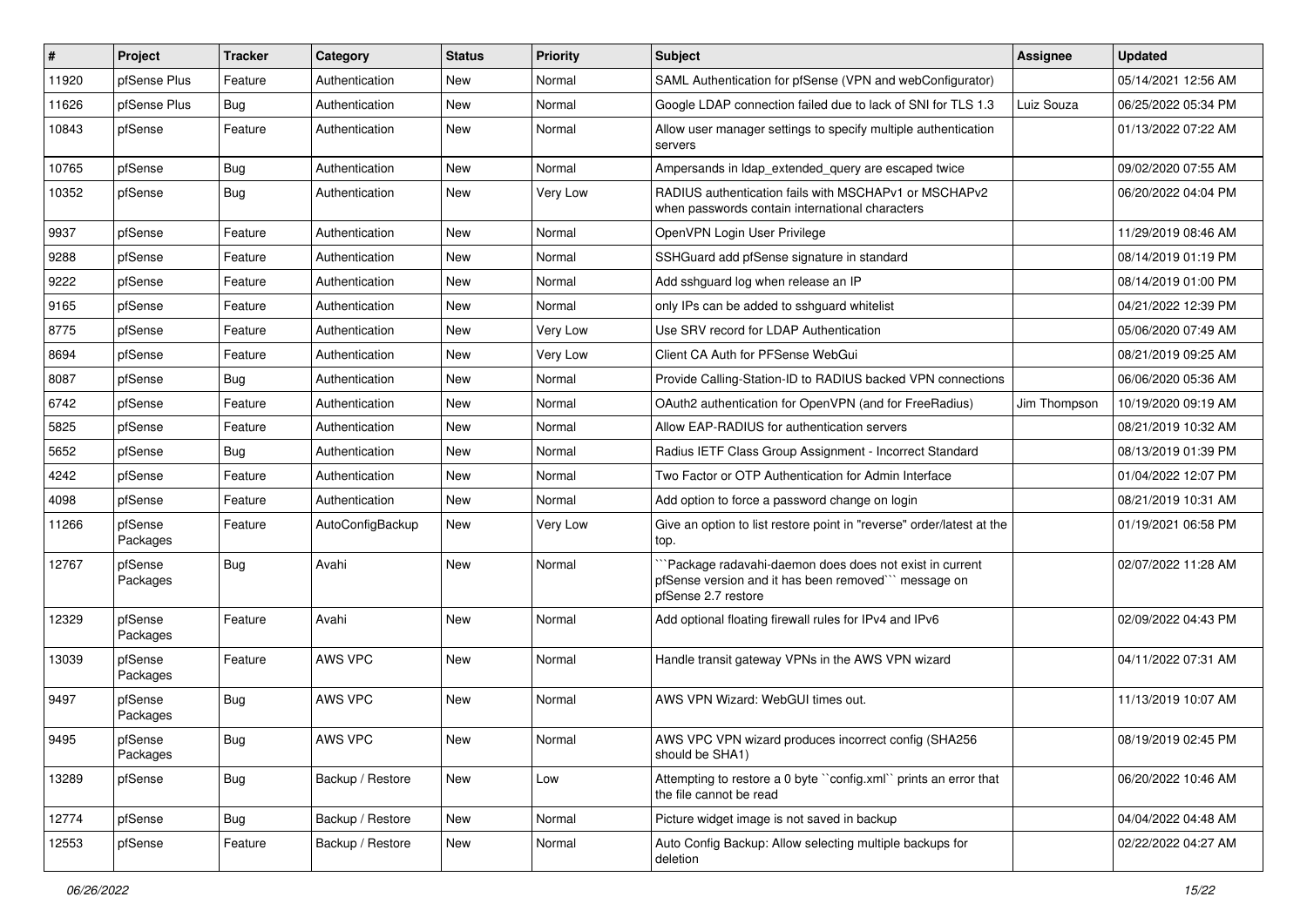| #     | Project             | <b>Tracker</b> | Category         | <b>Status</b> | <b>Priority</b> | Subject                                                                                 | <b>Assignee</b>   | <b>Updated</b>      |
|-------|---------------------|----------------|------------------|---------------|-----------------|-----------------------------------------------------------------------------------------|-------------------|---------------------|
| 12249 | pfSense             | <b>Bug</b>     | Backup / Restore | <b>New</b>    | Normal          | HAProxy causing failed ACB backups                                                      |                   | 11/15/2021 11:58 PM |
| 11110 | pfSense             | <b>Bug</b>     | Backup / Restore | New           | Normal          | Backup file should be checked before restoring a specific area                          |                   | 12/05/2020 02:50 PM |
| 9775  | pfSense             | Feature        | Backup / Restore | <b>New</b>    | Normal          | AutoConfigBackup - Rolling per day/hour cap on changes,<br>retention policy             |                   | 09/20/2019 09:19 AM |
| 8076  | pfSense             | <b>Bug</b>     | Backup / Restore | <b>New</b>    | Normal          | User can easily apply an unusable interface configuration after<br>restore              |                   | 08/14/2019 10:52 AM |
| 7757  | pfSense             | <b>Bug</b>     | Backup / Restore | <b>New</b>    | Normal          | Auto Config Backup fails to upload unless Default Gateway is<br>up                      |                   | 08/16/2019 12:47 PM |
| 7688  | pfSense             | Feature        | Backup / Restore | New           | Low             | AutoConfigBackup - Info Icon - username only                                            |                   | 10/22/2017 10:46 AM |
| 6608  | pfSense             | Feature        | Backup / Restore | <b>New</b>    | Low             | backup and restore dhcp                                                                 |                   | 07/13/2016 04:09 PM |
| 4681  | pfSense             | Feature        | Backup / Restore | New           | Normal          | AutoConfigBackup make a way to easily download a saved<br>backup                        |                   | 08/16/2019 12:46 PM |
| 3697  | pfSense             | Feature        | Backup / Restore | <b>New</b>    | Normal          | New backup/restore area: Certificates                                                   |                   | 03/11/2017 11:30 AM |
| 3696  | pfSense             | Feature        | Backup / Restore | <b>New</b>    | Normal          | Multiple items backup/restore                                                           |                   | 06/06/2014 02:33 PM |
| 1738  | pfSense             | <b>Bug</b>     | Backup / Restore | <b>New</b>    | Very Low        | Restore fails when username in backup is not matching                                   |                   | 12/11/2021 07:51 PM |
| 1367  | pfSense             | Feature        | Backup / Restore | <b>New</b>    | Normal          | Input validation on partial config restores                                             |                   | 03/21/2011 01:16 AM |
| 286   | pfSense             | Feature        | Backup / Restore | New           | Normal          | Backup/restore users individually                                                       |                   | 01/09/2021 03:48 PM |
| 11634 | pfSense<br>Packages | Regression     | <b>BIND</b>      | New           | Normal          | bind hangs when pfsense is reconnecting as an openypn client<br>to a TUN openvpn server |                   | 03/14/2021 07:23 AM |
| 11563 | pfSense<br>Packages | <b>Bug</b>     | <b>BIND</b>      | New           | High            | BIND GUI writes TXT records > 255 characters                                            |                   | 02/27/2021 07:11 AM |
| 11074 | pfSense<br>Packages | Bug            | <b>BIND</b>      | <b>New</b>    | Low             | bind Zone Settings Zones, Save button opens "Confirmation<br>required to save changes"  |                   | 11/16/2020 11:08 AM |
| 10760 | pfSense<br>Packages | <b>Bug</b>     | <b>BIND</b>      | <b>New</b>    | High            | pfSense BIND 9.14.12 server terminates due to assertion failure                         |                   | 07/11/2020 04:53 PM |
| 10693 | pfSense<br>Packages | <b>Bug</b>     | <b>BIND</b>      | New           | Normal          | pfSense Bind Zone Editor UI does not update zone serial<br>number when a change is made |                   | 09/01/2021 12:51 AM |
| 8199  | pfSense<br>Packages | Feature        | <b>BIND</b>      | New           | Normal          | Support reordering and/or sort alphabetically across BIND<br>package                    |                   | 12/12/2017 02:05 AM |
| 8197  | pfSense<br>Packages | Bug            | <b>BIND</b>      | New           | Normal          | BIND UI fails to properly update zone with inline DNSSEC<br>signing enabled             |                   | 02/18/2019 05:23 PM |
| 8146  | pfSense<br>Packages | Feature        | <b>BIND</b>      | New           | Normal          | Zone Domain Records more powerfull for BIND Zones                                       |                   | 08/13/2019 09:39 AM |
| 12782 | pfSense             | Todo           | Build / Release  | New           | Normal          | Disable compatibility flag                                                              | <b>Brad Davis</b> | 05/17/2022 02:33 PM |
| 4472  | pfSense             | Feature        | Build / Release  | New           | Normal          | Cryptographically sign every (sub-)release                                              |                   | 08/13/2019 12:53 PM |
| 13220 | pfSense             | Feature        | Captive Portal   | New           | Very Low        | Voucher per-roll bandwidth restrictions and traffic quotas                              |                   | 05/26/2022 08:16 AM |
| 13219 | pfSense             | Feature        | Captive Portal   | New           | Very Low        | Enable/Disable single voucher roll                                                      |                   | 05/26/2022 08:14 AM |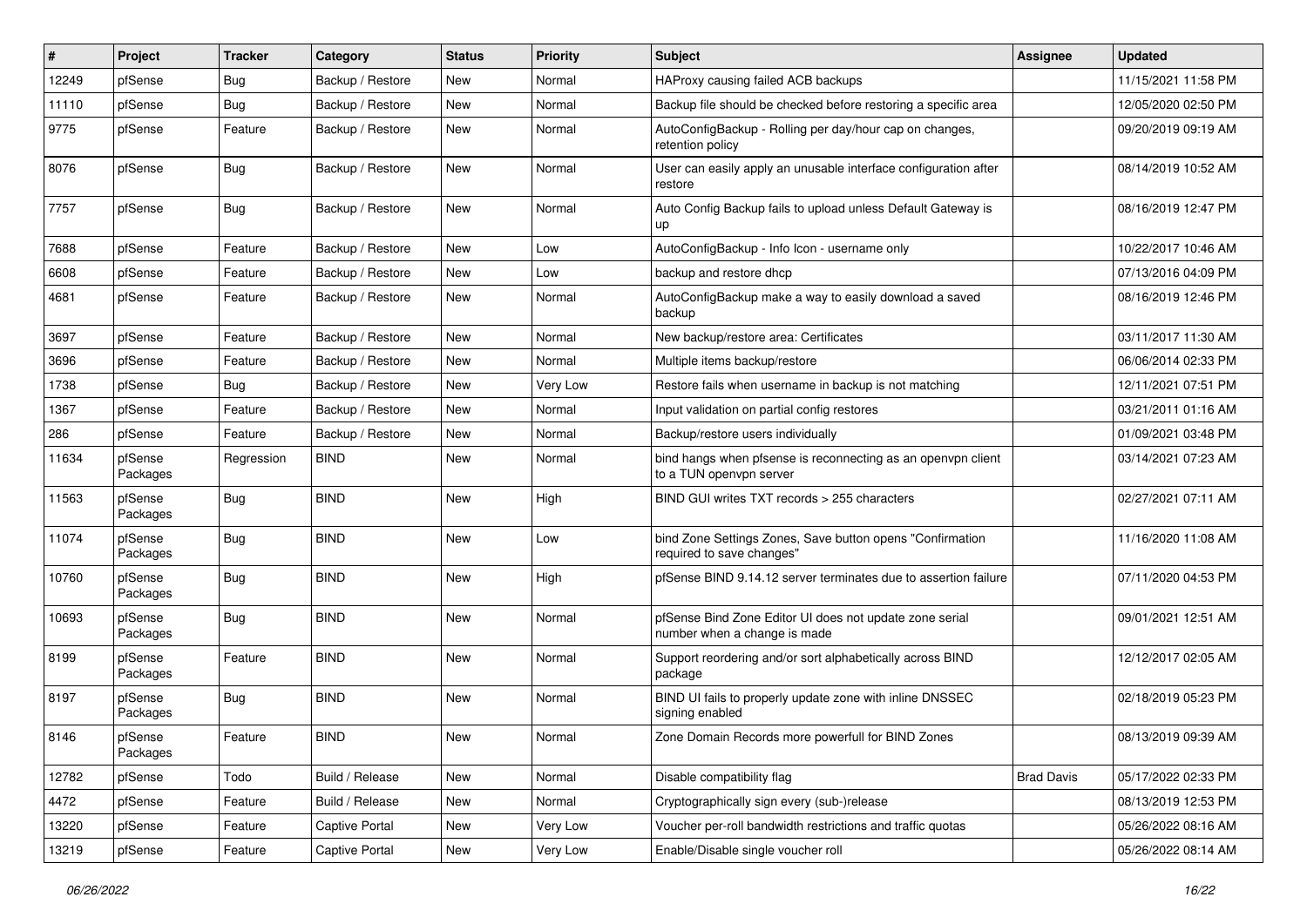| #     | Project | <b>Tracker</b> | Category              | <b>Status</b> | <b>Priority</b> | Subject                                                                                            | <b>Assignee</b> | <b>Updated</b>      |
|-------|---------|----------------|-----------------------|---------------|-----------------|----------------------------------------------------------------------------------------------------|-----------------|---------------------|
| 12730 | pfSense | <b>Bug</b>     | Captive Portal        | New           | Normal          | RADIUS accounting does not work if WAN is down                                                     |                 | 01/26/2022 05:13 AM |
| 12648 | pfSense | <b>Bug</b>     | Captive Portal        | New           | Normal          | Undocumented variables 'listenporthttp' and 'listenporthttps'                                      |                 | 12/28/2021 10:44 AM |
| 12467 | pfSense | Bug            | Captive Portal        | New           | Normal          | CP error on client disconnect after reboot                                                         |                 | 10/17/2021 05:35 AM |
| 12357 | pfSense | <b>Bug</b>     | <b>Captive Portal</b> | New           | Normal          | Captive Portal popup Logout button loads full login page in<br>popup when clicked                  |                 | 10/27/2021 12:10 PM |
| 11379 | pfSense | Feature        | <b>Captive Portal</b> | <b>New</b>    | Normal          | <b>Template Roll Printer</b>                                                                       |                 | 02/07/2021 05:26 AM |
| 11189 | pfSense | Feature        | <b>Captive Portal</b> | New           | Normal          | Captive Portal - Tarpit option                                                                     |                 | 12/23/2020 06:44 PM |
| 9970  | pfSense | Feature        | Captive Portal        | New           | Low             | Captive Portal and SAML2 Integration                                                               | Mauro Braggio   | 10/12/2020 07:39 AM |
| 9627  | pfSense | Feature        | Captive Portal        | New           | Normal          | Captive Portal only shows authenticated users                                                      |                 | 08/14/2019 02:48 PM |
| 7971  | pfSense | Feature        | Captive Portal        | New           | Normal          | Allow import, export and synchronization of MACs under<br>Captive Portal service                   |                 | 10/19/2017 04:56 AM |
| 6956  | pfSense | Feature        | <b>Captive Portal</b> | New           | Normal          | Allow more control over concurrent logins                                                          |                 | 11/23/2016 12:01 PM |
| 4724  | pfSense | Feature        | Captive Portal        | New           | Low             | Captive Portal Status Add Client Hostname                                                          |                 | 05/22/2015 08:38 AM |
| 3377  | pfSense | Feature        | Captive Portal        | New           | Normal          | OAuth2 authentication in captive portal                                                            | Jim Thompson    | 10/19/2020 09:13 AM |
| 3053  | pfSense | Feature        | <b>Captive Portal</b> | New           | Normal          | Automatically add DHCP static addresses to CP passthru-mac                                         |                 | 06/21/2013 11:54 AM |
| 2963  | pfSense | Feature        | <b>Captive Portal</b> | New           | Normal          | Captive Portal MAC authentication request                                                          |                 | 08/22/2017 09:09 PM |
| 2573  | pfSense | Feature        | Captive Portal        | New           | Normal          | Captive Portal support of RADIUS POD (Packet of Disconnect)                                        |                 | 10/17/2016 03:14 AM |
| 2545  | pfSense | Feature        | Captive Portal        | New           | Low             | CaptivePortal: Custom "Re-authenticate every x minutes"                                            |                 | 07/08/2012 05:21 PM |
| 2025  | pfSense | Feature        | Captive Portal        | New           | Normal          | Captive Portal: Easy accessible Logout page instead of Logout<br>pop-up window                     |                 | 02/06/2016 04:59 AM |
| 1924  | pfSense | Feature        | <b>Captive Portal</b> | New           | Normal          | Ability of CP's allowed IP addresses to use aliases                                                |                 | 07/26/2018 04:28 AM |
| 1831  | pfSense | Feature        | Captive Portal        | New           | Normal          | Captive portal IPv6 support                                                                        | Reid Linnemann  | 05/25/2022 07:57 AM |
| 1675  | pfSense | <b>Bug</b>     | <b>Captive Portal</b> | New           | Normal          | Captive portal logout problems with pop-up blockers.                                               | Jared Dillard   | 03/28/2016 01:37 PM |
| 385   | pfSense | Feature        | <b>Captive Portal</b> | New           | Normal          | Reverse captive portal                                                                             |                 | 08/13/2019 12:23 PM |
| 13110 | pfSense | <b>Bug</b>     | CARP                  | New           | Very Low        | changing CARP VIP address does not update outbound NAT<br>interface IP                             |                 | 05/03/2022 02:52 PM |
| 8567  | pfSense | Bug            | CARP                  | New           | Normal          | Using IPv6 VIP alias for services may affect CARP IPv6 VIP<br>work                                 |                 | 06/12/2018 01:26 PM |
| 8566  | pfSense | Bug            | CARP                  | New           | Normal          | Wrong IPv6 source in NS request in case using of IPv6 alias                                        |                 | 06/12/2018 01:26 PM |
| 8100  | pfSense | Bug            | CARP                  | New           | Normal          | pfsync Initially Deletes States on Primary for Connections<br><b>Established through Secondary</b> | Luiz Souza      | 02/08/2022 12:59 PM |
| 7648  | pfSense | Bug            | CARP                  | New           | Very Low        | SPAN ports on an interface renders CARP HA inoperative                                             |                 | 06/14/2017 09:19 PM |
| 5849  | pfSense | <b>Bug</b>     | CARP                  | New           | Normal          | Routing fail on CARP IPsec                                                                         |                 | 12/18/2021 04:41 PM |
| 2218  | pfSense | Feature        | CARP                  | New           | Normal          | Ability to delay CARP master status at boot time                                                   |                 | 03/03/2021 11:57 AM |
| 2099  | pfSense | Todo           | CARP                  | New           | Normal          | Remove "queue" from CARP traffic                                                                   |                 | 01/19/2012 10:59 AM |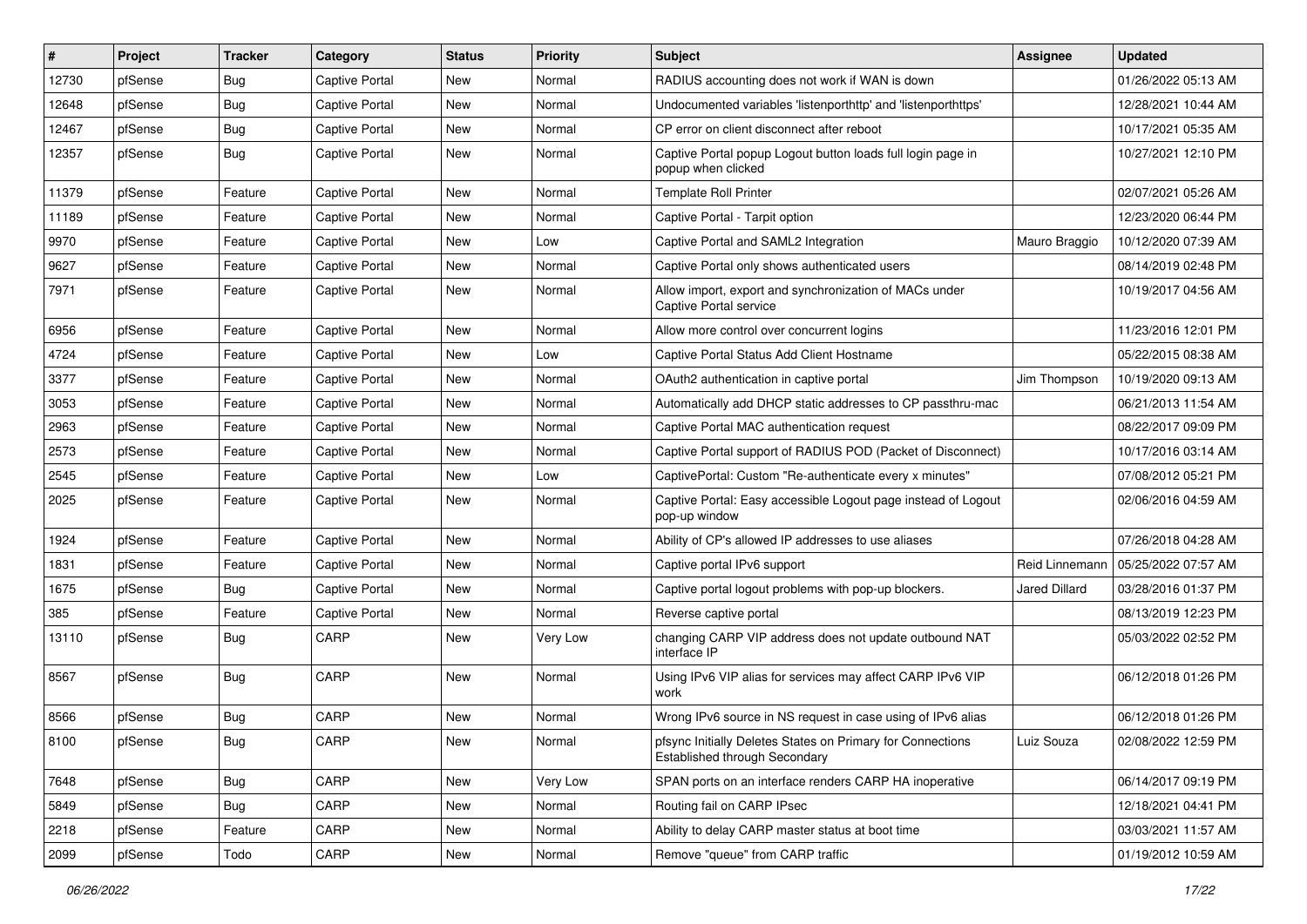| #     | Project             | <b>Tracker</b> | Category                 | <b>Status</b> | <b>Priority</b> | <b>Subject</b>                                                                                                        | <b>Assignee</b> | <b>Updated</b>      |
|-------|---------------------|----------------|--------------------------|---------------|-----------------|-----------------------------------------------------------------------------------------------------------------------|-----------------|---------------------|
| 12894 | pfSense Plus        | <b>Bug</b>     | Certificates             | New           | Low             | duplicating freshly created certificates through refreshing                                                           |                 | 03/03/2022 02:35 PM |
| 12737 | pfSense             | Bug            | Certificates             | New           | Normal          | CApath is not defined by default in curl                                                                              |                 | 05/17/2022 02:30 PM |
| 11203 | pfSense             | Bug            | Certificates             | New           | Normal          | certificate manager very slow                                                                                         |                 | 12/31/2020 11:57 AM |
| 10258 | pfSense             | Feature        | Certificates             | New           | Very Low        | allow to sign CA                                                                                                      |                 | 02/20/2020 04:20 AM |
| 9889  | pfSense             | <b>Bug</b>     | Certificates             | <b>New</b>    | Very Low        | CRL check for Intermediate CA CRLs fails                                                                              | Jim Pingle      | 11/08/2019 11:03 AM |
| 7289  | pfSense             | Bug            | Certificates             | New           | Low             | Generating 4096bit Certificate                                                                                        |                 | 08/14/2019 09:56 AM |
| 2276  | pfSense             | Feature        | Certificates             | New           | Normal          | Remote CRL fetch support                                                                                              |                 | 02/06/2016 04:14 AM |
| 1268  | pfSense             | Feature        | Certificates             | New           | Normal          | Allow mass renewing of certs                                                                                          |                 | 11/01/2019 03:17 PM |
| 13291 | pfSense Docs        | Todo           | Configuration            | New           | Low             | Notification documentation                                                                                            |                 | 06/21/2022 10:22 AM |
| 12402 | pfSense Docs        | Todo           | Configuration            | <b>New</b>    | Normal          | Feedback on Configuration - Advanced Configuration Options<br>- Notifications                                         |                 | 09/24/2021 12:46 AM |
| 12098 | pfSense Docs        | Correction     | Configuration            | New           | Normal          | Feedback on pfSense Configuration Recipes - Accessing a<br>CPE/Modem from Inside the Firewall                         |                 | 07/02/2021 02:30 AM |
| 13288 | pfSense             | Bug            | Configuration<br>Backend | New           | Normal          | Encode FreeRADIUS Custom Options                                                                                      |                 | 06/20/2022 10:36 AM |
| 13287 | pfSense             | Feature        | Configuration<br>Backend | New           | Normal          | Encode OpenVPN Custom Options                                                                                         |                 | 06/20/2022 10:33 AM |
| 12483 | pfSense             | Bug            | Configuration<br>Backend | New           | Normal          | GUI creates inconsistent config.xml                                                                                   |                 | 10/23/2021 06:48 AM |
| 10833 | pfSense             | <b>Bug</b>     | Configuration<br>Backend | New           | Normal          | unbound exits on configuration error when link status flaps on<br><b>LAN</b> interface                                |                 | 08/13/2020 11:53 PM |
| 6398  | pfSense             | Bug            | Configuration<br>Backend | New           | Normal          | If config cannot be loaded due to corruption or bug, it isn't<br>handled gracefully (just stops)                      |                 | 08/13/2019 01:23 PM |
| 5902  | pfSense             | Todo           | Configuration<br>Backend | New           | Normal          | Use a common place for default values                                                                                 |                 | 08/13/2019 12:53 PM |
| 3895  | pfSense             | Feature        | Configuration<br>Backend | New           | Normal          | Timeout for "Apply change"                                                                                            |                 | 01/25/2021 08:07 AM |
| 13249 | pfSense             | Bug            | Console Menu             | <b>New</b>    | Normal          | Running playback comands multiple times results in PHP error                                                          |                 | 06/06/2022 07:02 AM |
| 7747  | pfSense             | Feature        | Console Menu             | New           | Normal          | Minor UI Tweak: Make hitting enter on the console (esp via<br>SSH) should not log you out, but simply redraw the menu |                 | 08/01/2017 04:03 PM |
| 6469  | pfSense             | Feature        | Console Menu             | New           | Normal          | Improve help + self documentation in console PHP shell                                                                |                 | 08/13/2019 01:23 PM |
| 2693  | pfSense             | Feature        | Console Menu             | New           | Normal          | Allow mapping mapping non-physical interfaces via console                                                             | Mathieu Simon   | 11/27/2012 03:00 PM |
| 11970 | pfSense<br>Packages | <b>Bug</b>     | Coreboot                 | New           | Normal          | Netgate Firmware Upgrade Doesn't Work on XG-2758                                                                      |                 | 04/21/2022 12:39 PM |
| 13074 | pfSense Plus        | <b>Bug</b>     | Cryptographic<br>Modules | New           | Normal          | AES-GCM with SafeXcel on Netgate 2100 causes MBUF<br>overload                                                         |                 | 06/12/2022 11:14 AM |
| 12658 | pfSense<br>Packages | Feature        | darkstat                 | New           | Normal          | Adding prometheus metrics to darkstat                                                                                 |                 | 05/27/2022 09:44 PM |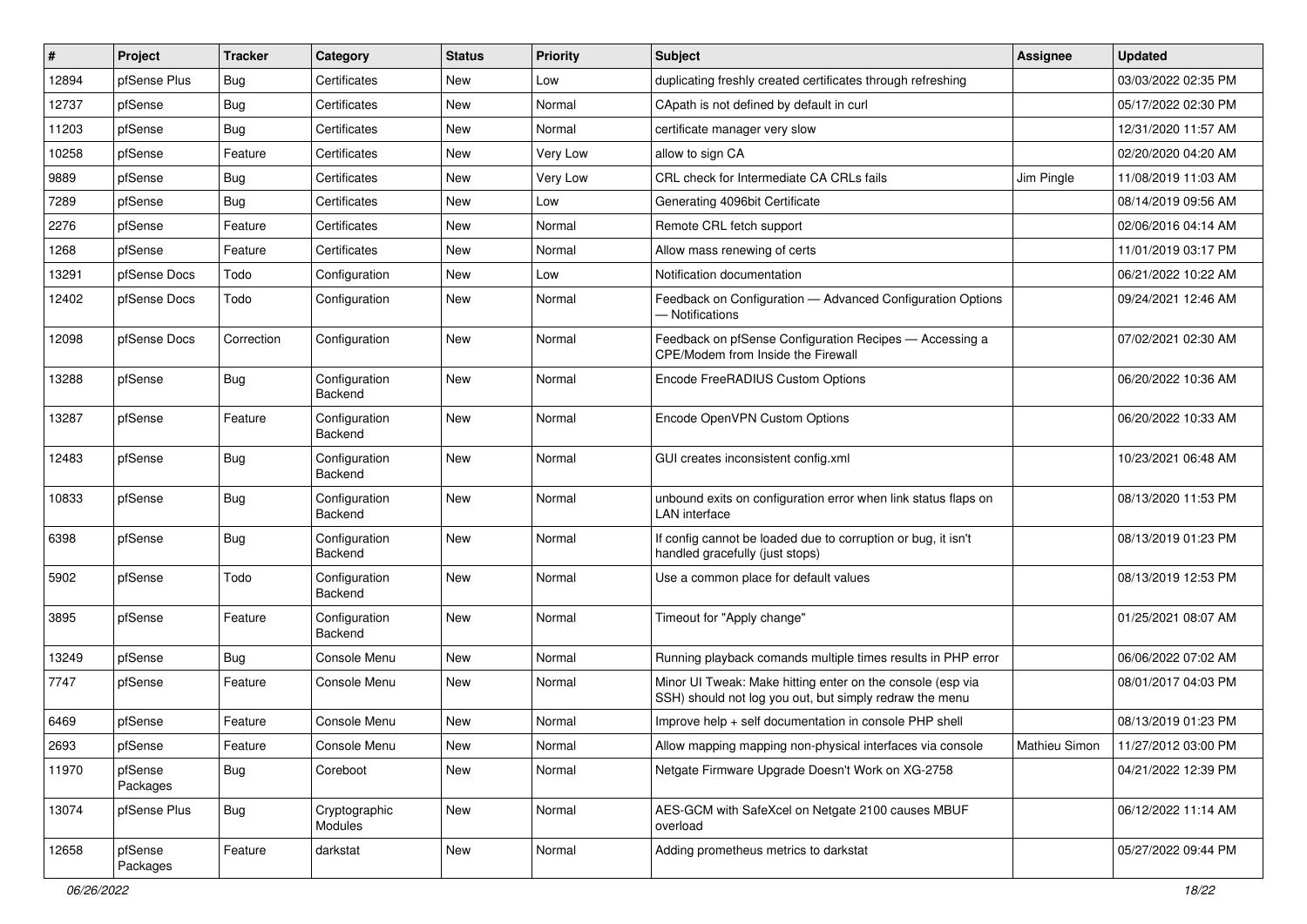| $\vert$ # | Project      | <b>Tracker</b>     | Category        | <b>Status</b> | <b>Priority</b> | <b>Subject</b>                                                                                         | <b>Assignee</b>      | <b>Updated</b>      |
|-----------|--------------|--------------------|-----------------|---------------|-----------------|--------------------------------------------------------------------------------------------------------|----------------------|---------------------|
| 13168     | pfSense      | Feature            | Dashboard       | <b>New</b>    | Low             | Multiple Dashboard views for a single user                                                             |                      | 05/16/2022 07:53 AM |
| 11759     | pfSense      | <b>Bug</b>         | Dashboard       | <b>New</b>    | Normal          | Traffic graphs on dashboard double upload on pppoe links                                               |                      | 12/30/2021 04:00 AM |
| 10401     | pfSense      | Feature            | Dashboard       | <b>New</b>    | Normal          | Request: ability to sort/separate stopped/running Service(s) on<br>Dashboard -> Services Status widget |                      | 03/31/2020 04:48 PM |
| 10395     | pfSense      | Feature            | Dashboard       | <b>New</b>    | Low             | Add Dashboard System Information support for more PC<br>Engines APU boards                             |                      | 02/17/2022 01:02 AM |
| 10280     | pfSense      | Feature            | Dashboard       | New           | Low             | <b>DHCP Leases widget</b>                                                                              |                      | 11/07/2020 09:18 PM |
| 9677      | pfSense      | <b>Bug</b>         | Dashboard       | <b>New</b>    | Normal          | Dashboard hangs when widget needs data from a remote host<br>which is down                             |                      | 08/13/2019 09:15 AM |
| 9353      | pfSense      | Bug                | Dashboard       | <b>New</b>    | Low             | PHPSession errors from limited access to dashboard and<br>widgets                                      |                      | 10/06/2020 09:31 AM |
| 8458      | pfSense      | Feature            | Dashboard       | <b>New</b>    | Low             | Allow reordering of interface widget                                                                   |                      | 08/14/2019 10:52 AM |
| 8157      | pfSense      | Bug                | Dashboard       | <b>New</b>    | Very Low        | Traffic Graph clutter from time to time                                                                |                      | 12/03/2017 06:40 AM |
| 7974      | pfSense      | Feature            | Dashboard       | <b>New</b>    | Normal          | <b>ZFS RAID Monitor Not available</b>                                                                  |                      | 08/20/2019 01:34 PM |
| 7934      | pfSense      | Feature            | Dashboard       | <b>New</b>    | Very Low        | format support phone# for international use                                                            |                      | 10/12/2017 04:38 PM |
| 7857      | pfSense      | Bug                | Dashboard       | New           | Very Low        | Interfaces Widget U/I fails to wrap IPV6 addresses when the<br>string is too wide for the widget       |                      | 08/13/2019 09:15 AM |
| 7788      | pfSense      | <b>Bug</b>         | Dashboard       | <b>New</b>    | Low             | Irregular updating of widgets like cpu/uptime on system widget.                                        |                      | 08/21/2019 09:03 AM |
| 7387      | pfSense      | Bug                | Dashboard       | <b>New</b>    | Low             | New Traffic Graph in dashboard resets inverted view to normal<br>view                                  | <b>Jared Dillard</b> | 12/11/2021 08:14 PM |
| 7182      | pfSense      | Feature            | Dashboard       | <b>New</b>    | Normal          | Break up System Widget on the Dashboard                                                                |                      | 08/21/2019 08:59 AM |
| 7113      | pfSense      | Bug                | Dashboard       | <b>New</b>    | Normal          | Interface name in Traffic Graphs                                                                       |                      | 12/31/2021 05:40 PM |
| 6390      | pfSense      | Todo               | Dashboard       | <b>New</b>    | Low             | Autoscale from Traffic Graph not correct size (big graphs)                                             |                      | 05/23/2016 01:38 PM |
| 5567      | pfSense      | Feature            | Dashboard       | <b>New</b>    | Low             | CARP status widget does not update in real time                                                        |                      | 08/20/2019 03:33 PM |
| 4646      | pfSense      | Feature            | Dashboard       | <b>New</b>    | Normal          | Recover valuable vertical screen real estate in dashboard                                              |                      | 04/20/2015 07:46 PM |
| 3411      | pfSense      | <b>Bug</b>         | Dashboard       | <b>New</b>    | Low             | Interfaces and statistics dashboard widgets very slow with large<br>numbers of interfaces              |                      | 01/24/2014 02:09 AM |
| 2479      | pfSense      | Feature            | Dashboard       | <b>New</b>    | Normal          | Allow reordering of the traffic graphs on the dashboard                                                |                      | 06/08/2012 04:13 PM |
| 7244      | pfSense      | Feature            | Developer Tools | <b>New</b>    | Normal          | Publish pfsense as a Vagrant Basebox                                                                   |                      | 01/29/2019 04:09 AM |
| 1219      | pfSense      | Feature            | Developer Tools | <b>New</b>    | Low             | Ship DTRACE enabled kernels in the images                                                              |                      | 07/26/2017 03:14 AM |
| 11471     | pfSense Docs | Todo               | Development     | <b>New</b>    | Low             | Feedback on Development - Developing Packages                                                          | Jim Pingle           | 02/19/2021 02:52 PM |
| 11071     | pfSense Docs | <b>New Content</b> | <b>DHCP</b>     | <b>New</b>    | Normal          | Feedback on Services - IPv6 Router Advertisements                                                      | Jim Pingle           | 12/08/2020 09:25 AM |
| 8852      | pfSense Docs | Correction         | <b>DHCP</b>     | New           | Normal          | [feedback form] Unclear about "Client Identifier" in a static<br>mapping                               | Jim Pingle           | 09/23/2020 02:30 PM |
| 13273     | pfSense      | Bug                | DHCP (IPv4)     | New           | Normal          | dholient can use conflicting recorded leases                                                           |                      | 06/14/2022 11:07 AM |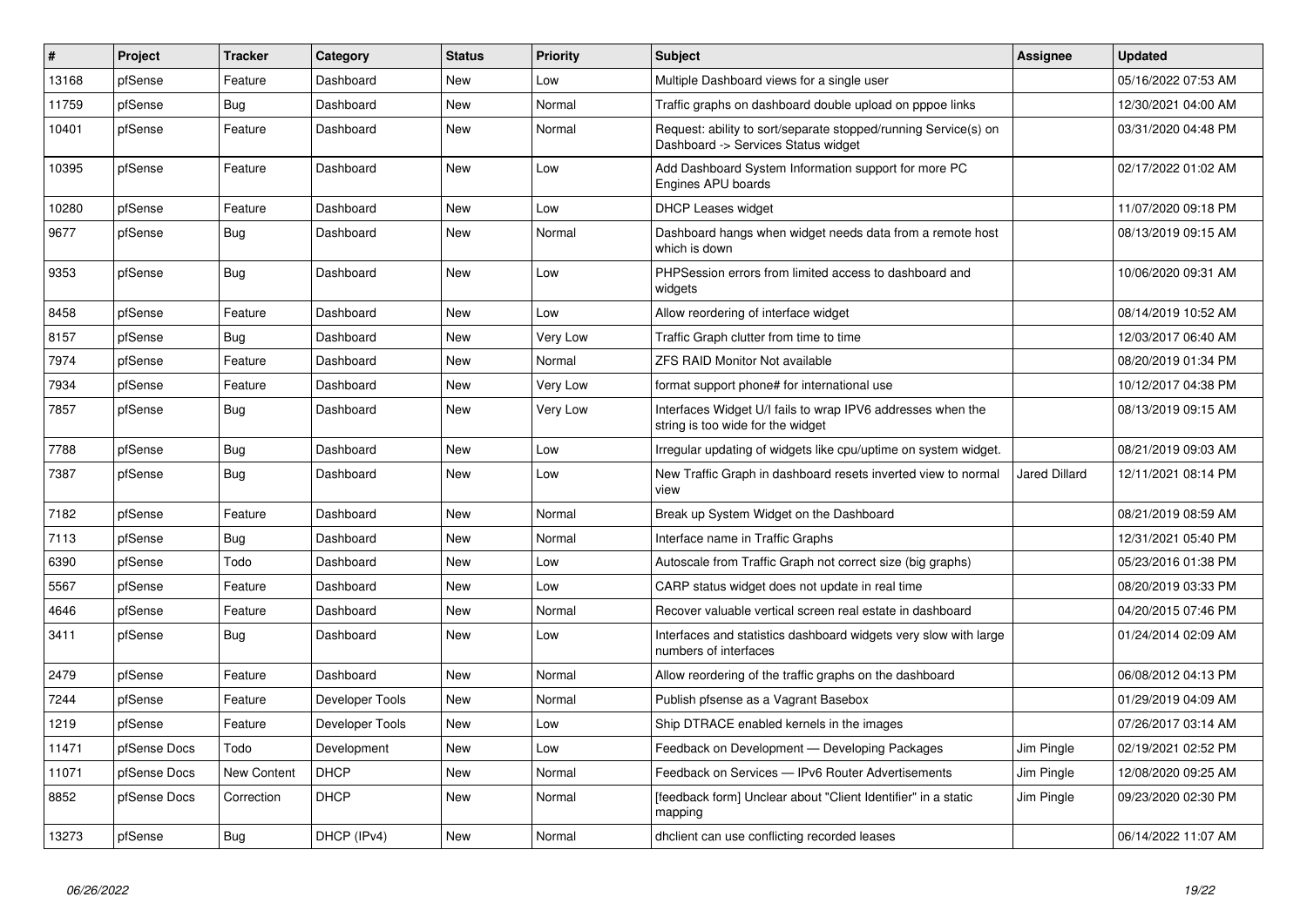| $\vert$ # | Project | <b>Tracker</b> | Category    | <b>Status</b> | <b>Priority</b> | Subject                                                                                            | <b>Assignee</b>     | <b>Updated</b>      |
|-----------|---------|----------------|-------------|---------------|-----------------|----------------------------------------------------------------------------------------------------|---------------------|---------------------|
| 13263     | pfSense | <b>Bug</b>     | DHCP (IPv4) | New           | Low             | Deleting a static DHCP entry when the related IP is not in the<br>arp table spams the log          |                     | 06/10/2022 11:18 AM |
| 13256     | pfSense | Feature        | DHCP (IPv4) | New           | Normal          | Better handling of duplicate IPs in static DHCP assignments                                        |                     | 06/11/2022 04:51 PM |
| 13250     | pfSense | Todo           | DHCP (IPv4) | New           | Very Low        | Clean up DHCP Server option language                                                               | Jim Pingle          | 06/06/2022 07:32 AM |
| 13217     | pfSense | <b>Bug</b>     | DHCP (IPv4) | New           | Normal          | dhclient using default pid file location which does not exist                                      | <b>Viktor Gurov</b> | 05/26/2022 08:09 AM |
| 12922     | pfSense | <b>Bug</b>     | DHCP (IPv4) | New           | Normal          | Classless static routes received on DHCP WAN can override<br>chosen default gateway                |                     | 03/28/2022 10:08 AM |
| 12070     | pfSense | <b>Bug</b>     | DHCP (IPv4) | <b>New</b>    | Low             | VLAN0 for WAN DHCP                                                                                 |                     | 12/23/2021 04:31 PM |
| 12067     | pfSense | <b>Bug</b>     | DHCP (IPv4) | New           | Very Low        | <b>DHCP Monitoring Statistics Error</b>                                                            |                     | 06/21/2021 08:39 AM |
| 11004     | pfSense | Feature        | DHCP (IPv4) | New           | Low             | DHCP reservations with no IP address show entries in DHCP<br>leases                                |                     | 10/26/2020 07:22 AM |
| 10802     | pfSense | Feature        | DHCP (IPv4) | <b>New</b>    | Very Low        | Seperator for DHCP Static Mapped leases                                                            |                     | 07/31/2020 10:30 AM |
| 10345     | pfSense | Feature        | DHCP (IPv4) | New           | Normal          | DHCP lease distinction between online and offline                                                  |                     | 03/16/2020 07:56 AM |
| 10250     | pfSense | Feature        | DHCP (IPv4) | New           | Very Low        | DHCP lease view by interface                                                                       |                     | 02/11/2020 07:47 AM |
| 9732      | pfSense | Feature        | DHCP (IPv4) | New           | Normal          | System UTC time offset in DHCP Option 2                                                            |                     | 09/06/2019 08:39 PM |
| 9343      | pfSense | <b>Bug</b>     | DHCP (IPv4) | <b>New</b>    | Normal          | diag_arp.php times out with large DHCPD leases table                                               |                     | 08/14/2019 01:19 PM |
| 9130      | pfSense | Feature        | DHCP (IPv4) | New           | Normal          | Request ID [#INC-16195]: DHCP - PXE Boot                                                           |                     | 09/10/2020 01:39 PM |
| 8879      | pfSense | Feature        | DHCP (IPv4) | <b>New</b>    | Very Low        | DHCP options ADD force options                                                                     |                     | 09/07/2018 09:14 AM |
| 8614      | pfSense | Bug            | DHCP (IPv4) | New           | Normal          | Cannot remove Additional BOOTP/DHCP Options                                                        |                     | 08/21/2019 09:15 AM |
| 8330      | pfSense | Feature        | DHCP (IPv4) | <b>New</b>    | Normal          | add options for ddns-local-address statements                                                      |                     | 04/27/2021 12:31 PM |
| 7441      | pfSense | Feature        | DHCP (IPv4) | <b>New</b>    | Low             | Display start/end times for Static Mapping leases on DHCP<br>Leases/DHCPv6 Leases                  |                     | 08/21/2019 10:48 AM |
| 7405      | pfSense | Feature        | DHCP (IPv4) | New           | Normal          | Ability to add dhcp host reservations from "Diagnostics -> ARP<br>table"                           |                     | 10/12/2020 08:22 AM |
| 7172      | pfSense | <b>Bug</b>     | DHCP (IPv4) | New           | Normal          | Sorting by hostname in Services > DHCP Server > LAN should<br>be "natural" (alphanumeric friendly) |                     | 08/20/2019 03:47 PM |
| 6960      | pfSense | Feature        | DHCP (IPv4) | New           | Normal          | Consider replacing ISC DHCP server with KEA DHCP                                                   |                     | 09/24/2020 01:59 PM |
| 6615      | pfSense | Feature        | DHCP (IPv4) | New           | Normal          | new DHCP server option                                                                             |                     | 08/13/2019 01:39 PM |
| 6544      | pfSense | Feature        | DHCP (IPv4) | <b>New</b>    | Very Low        | RFC 3046 DHCP Option 82 support (and RFC 3315/4649/4580<br>for IPv6)                               |                     | 07/13/2020 02:14 AM |
| 5080      | pfSense | Feature        | DHCP (IPv4) | New           | Normal          | Settings tab under Services>DHCP Server                                                            |                     | 08/13/2019 12:53 PM |
| 4899      | pfSense | Feature        | DHCP (IPv4) | New           | Normal          | Additional BOOTP/DHCP Options should allow a force option                                          |                     | 01/02/2018 02:24 PM |
| 4451      | pfSense | Bug            | DHCP (IPv4) | New           | Low             | Status DHCP Leases shows double entries for static entries<br>without IP address                   | Phillip Davis       | 05/21/2022 04:55 PM |
| 3771      | pfSense | Bug            | DHCP (IPv4) | New           | Normal          | Webinterface and dhcpdcrashes with 500+ static leases                                              |                     | 08/21/2019 09:26 AM |
| 3534      | pfSense | Feature        | DHCP (IPv4) | New           | Normal          | DDNS using arbitrary zone primary                                                                  |                     | 07/08/2014 11:40 AM |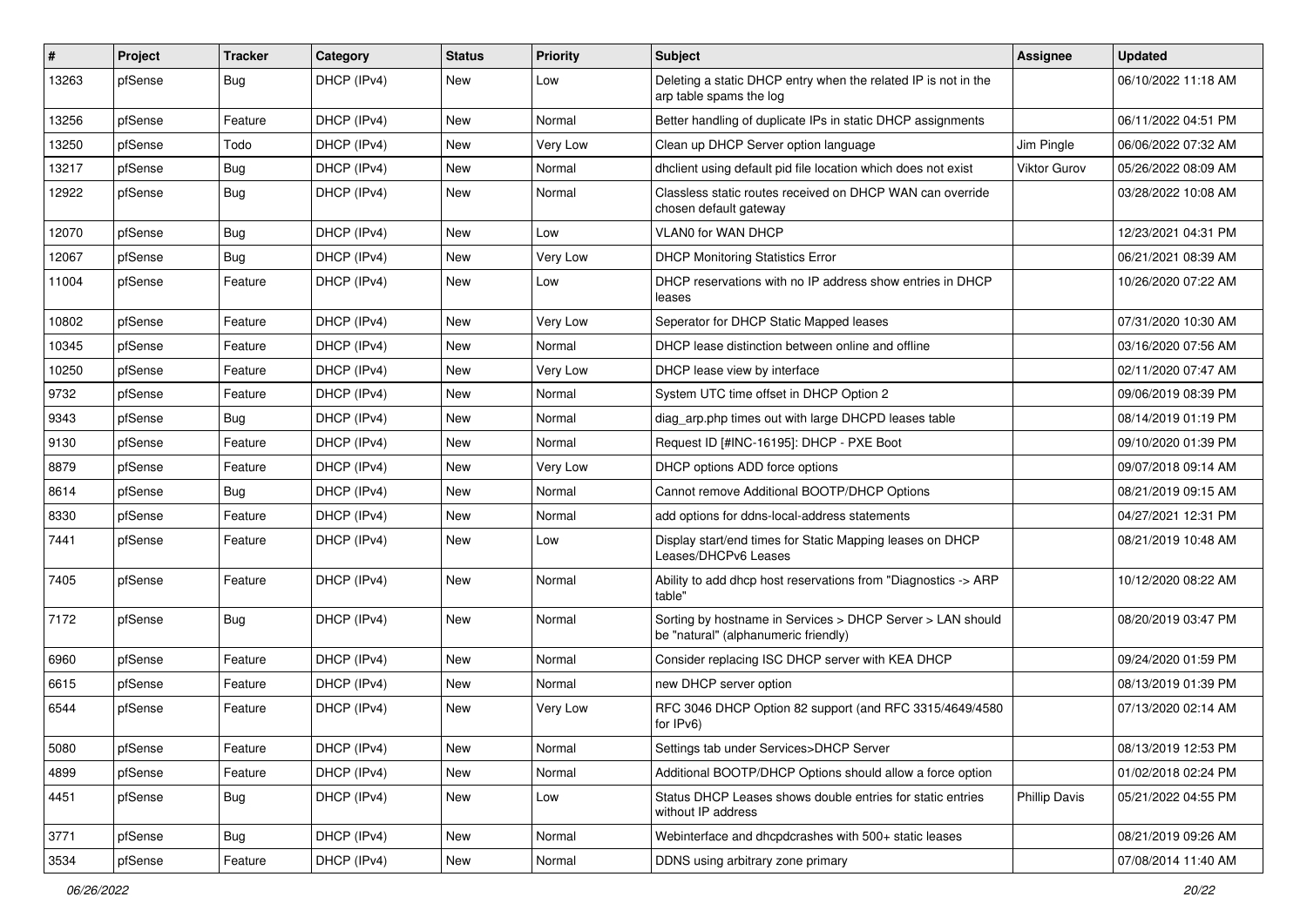| #     | Project | <b>Tracker</b> | Category    | <b>Status</b> | <b>Priority</b> | Subject                                                                                                                               | <b>Assignee</b>    | <b>Updated</b>      |
|-------|---------|----------------|-------------|---------------|-----------------|---------------------------------------------------------------------------------------------------------------------------------------|--------------------|---------------------|
| 3404  | pfSense | <b>Bug</b>     | DHCP (IPv4) | New           | Normal          | DHCP Server Fails to Start on Interfaces that are Slow to Come<br>Online During Boot                                                  |                    | 02/11/2014 05:09 PM |
| 2983  | pfSense | Feature        | DHCP (IPv4) | New           | Normal          | DHCPD: Add vendor-class-identifier and MAC-OIDs                                                                                       |                    | 05/29/2020 09:24 PM |
| 2774  | pfSense | Feature        | DHCP (IPv4) | New           | Normal          | Extend DHCP Pools code to allow using different subnets                                                                               |                    | 08/19/2019 10:27 AM |
| 2323  | pfSense | Feature        | DHCP (IPv4) | New           | Low             | GUI doesn't allow to configure DHCP server to serve IP<br>addresses belonging to subnets wich are not associated with an<br>interface |                    | 08/19/2019 10:27 AM |
| 13296 | pfSense | Feature        | DHCP (IPv6) | <b>New</b>    | Normal          | Add support for DHCP6 OPTION_PD_EXCLUDE (RFC 6603)                                                                                    |                    | 06/24/2022 10:10 PM |
| 13253 | pfSense | <b>Bug</b>     | DHCP (IPv6) | New           | Normal          | 'dhcp6c' is not restarted when applying settings when multiple<br>WANs are configured for DHCP6                                       |                    | 06/06/2022 02:58 PM |
| 13248 | pfSense | Regression     | DHCP (IPv6) | <b>New</b>    | Normal          | IPv6 Router Advertisements runs when config.xml does not<br>contain an entry for the interface                                        |                    | 06/05/2022 07:44 PM |
| 13237 | pfSense | <b>Bug</b>     | DHCP (IPv6) | <b>New</b>    | Normal          | dhcp6c script cannot be executed safely                                                                                               |                    | 06/01/2022 11:20 AM |
| 12947 | pfSense | <b>Bug</b>     | DHCP (IPv6) | New           | Normal          | DHCP6 client does not take any action if the interface IPv6<br>address changes during renewal                                         |                    | 06/19/2022 09:34 PM |
| 12823 | pfSense | Bug            | DHCP (IPv6) | <b>New</b>    | Normal          | Multiple DHCP6 WAN connections PPPoE interface 'defached'<br>status                                                                   |                    | 02/18/2022 05:39 AM |
| 12581 | pfSense | Regression     | DHCP (IPv6) | New           | Normal          | CARP IPv6 assigned address does not get advertised to<br>endpoints with RADV                                                          |                    | 12/16/2021 02:34 PM |
| 10822 | pfSense | <b>Bug</b>     | DHCP (IPv6) | <b>New</b>    | Normal          | Deprecated IPv6 prefix won't be announced as deprecated to<br>clients                                                                 |                    | 08/10/2020 09:23 AM |
| 10714 | pfSense | <b>Bug</b>     | DHCP (IPv6) | <b>New</b>    | Normal          | radvd only gives out the prefix of the "first" IPv6 address of an<br>interface                                                        |                    | 10/06/2020 01:03 PM |
| 9575  | pfSense | Feature        | DHCP (IPv6) | <b>New</b>    | Very Low        | RFC 7078 - Distributing Address Selection Policy Using<br>DHCPv6                                                                      |                    | 08/14/2019 02:39 PM |
| 9536  | pfSense | Feature        | DHCP (IPv6) | <b>New</b>    | Normal          | Support dynamic prefix in DHCPv6 Server                                                                                               |                    | 05/25/2022 04:27 AM |
| 9136  | pfSense | Bug            | DHCP (IPv6) | <b>New</b>    | High            | IPv6 Tracking Interfaces Lose IPv6 Address in Certain Cases                                                                           |                    | 04/21/2022 12:39 PM |
| 7821  | pfSense | <b>Bug</b>     | DHCP (IPv6) | New           | Normal          | GIF does not support broadcast                                                                                                        |                    | 08/29/2017 10:50 AM |
| 7734  | pfSense | <b>Bug</b>     | DHCP (IPv6) | New           | Normal          | Using opton ia pd0 does not renew prefix and prefix get<br>dropped                                                                    |                    | 07/31/2017 03:46 AM |
| 6873  | pfSense | <b>Bug</b>     | DHCP (IPv6) | New           | Low             | radvd - Too many addresses in RDNSS section when<br>previously using DHCPv6                                                           | Dominic<br>McKeown | 06/06/2018 10:45 AM |
| 6691  | pfSense | <b>Bug</b>     | DHCP (IPv6) | New           | Normal          | dhcp6c quits after only two tries if no response was received                                                                         |                    | 12/07/2020 04:25 PM |
| 6283  | pfSense | Feature        | DHCP (IPv6) | New           | Normal          | Register DHCPv6 leases with DNS resolver                                                                                              |                    | 08/21/2019 10:48 AM |
| 6051  | pfSense | Bug            | DHCP (IPv6) | New           | Normal          | DHCPv6 Client Failure for additional WAN Address causes<br>2-seconds-service-restart-loop                                             |                    | 12/03/2020 01:08 AM |
| 5950  | pfSense | Feature        | DHCP (IPv6) | New           | Normal          | DHCPv6 Server support for PD of PD-obtained networks                                                                                  |                    | 03/04/2016 03:04 AM |
| 3185  | pfSense | Feature        | DHCP (IPv6) | New           | Normal          | Accommodate a DHCPv6 failover-like mechanism                                                                                          |                    | 11/24/2017 10:44 AM |